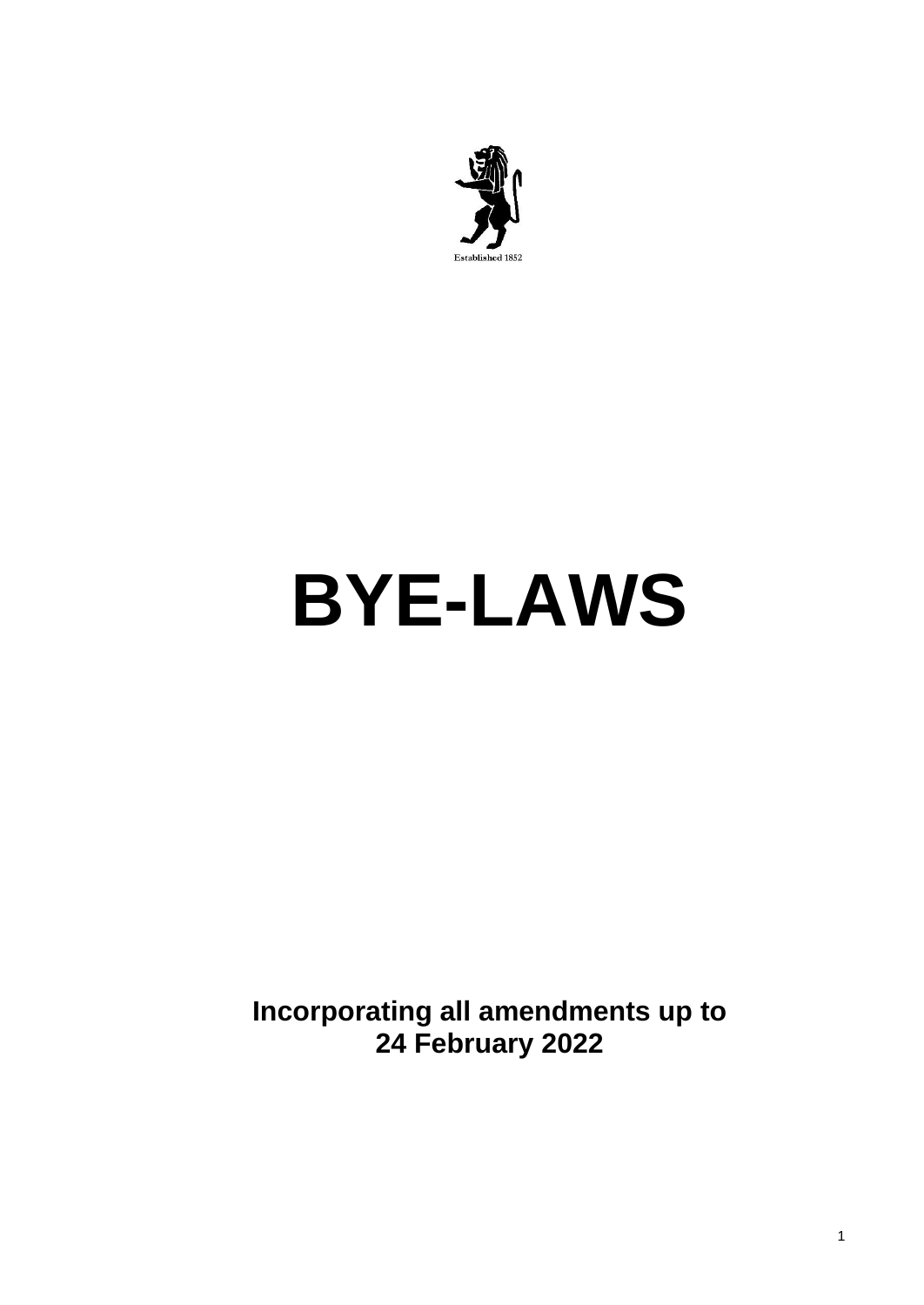|                     |                                                             | PAG             |
|---------------------|-------------------------------------------------------------|-----------------|
| $1 - 16$            | Bye-Laws on the use of the Dempsey Field at 71G Loewen Road | $4 - 5$         |
| <b>CLUB BYE-LAW</b> |                                                             |                 |
| <b>A. GENERAL</b>   |                                                             |                 |
| A.1                 | <b>MANAGEMENT</b>                                           | 6               |
| A.2                 | <b>HOURS</b>                                                | 6               |
| A.3.(a)             | USE OF CLUB                                                 | 6               |
| A.3(b)              | <b>MEN'S BAR</b>                                            | 6               |
| A.3(c)              | <b>CHILDREN</b>                                             | 6               |
| A.3.(d)             | <b>ANIMALS</b>                                              | 7               |
| A.3(e)              | <b>FOOTWEAR</b>                                             | $\overline{7}$  |
| A.3.(f)             | PERAMBULATORS (PUSHCHAIRS/STROLLERS)                        | $\overline{7}$  |
| A.3.(g)             | <b>GUESTS</b>                                               | 7               |
| A.3(h)              | <b>ATTIRE</b>                                               | $\overline{7}$  |
| A.3.(i)             | <b>FOOD &amp; DRINKS</b>                                    | 8               |
| A.3.(i)             | <b>ELECTRONIC EQUIPMENT</b>                                 | 9               |
| A.3(k)              | <b>RECIPROCAL RIGHTS</b>                                    | 9               |
| A.3.(I)             | GYMNASIUM (GYM)                                             | 10              |
| A.3(m)              | MOTORIZED PERSONAL MOBILITY DEVICES (PMDs)                  | 11              |
| A.3(n)              | REINSTATEMENT OF SUSPENDED MEMBERS' ACCOUNT                 | 11              |
| A.3(0)              | <b>CLUB NOTICES AND COMMUNICATIONS</b>                      | 11              |
| A.4                 | <b>CLUB EMPLOYEES</b>                                       | 11              |
| A.5                 | <b>MEMBERS PROPERTY</b>                                     | 12              |
| A.6                 | LETTERS & PARCELS                                           | 12 <sup>2</sup> |
| A.7                 | <b>SUGGESTIONS</b>                                          | 12              |
| A.8                 | <b>COMPLAINTS</b>                                           | 12              |
| A.9                 | <b>CLUB COLOURS</b>                                         | 12 <sub>2</sub> |
| A.10                | <b>ADMINISTRATION FEES</b>                                  | 12              |
| A.11                | <b>VOTING PROCEDURES</b>                                    | 12              |
| A.12                | <b>CARPARK</b>                                              | 13              |
| A.13                | <b>JUNIOR SPORTS MEMBERS</b>                                | 13              |
|                     |                                                             |                 |

# **SECTION BYE-LAWS**

# **B. GAMES SECTIONS GENERAL** B.1 APPLICATION 14

| B.2        | <b>GAMES CONTROL BOARD</b> | 14 |
|------------|----------------------------|----|
| B.3        | <b>GAMES SECTIONS</b>      | 14 |
| B.4        | <b>SECTION MEMBERS</b>     | 14 |
| B.5        | <b>PRIVILEGES</b>          | 14 |
| <b>B.6</b> | <b>SUBSCRIPTIONS</b>       | 15 |
| B.7        | <b>GENERAL MEETINGS</b>    | 15 |
| <b>B.8</b> | <b>VOTING RIGHTS</b>       | 16 |
| <b>B.9</b> | <b>SECTION COMMITTEES</b>  | 16 |

**PAGE**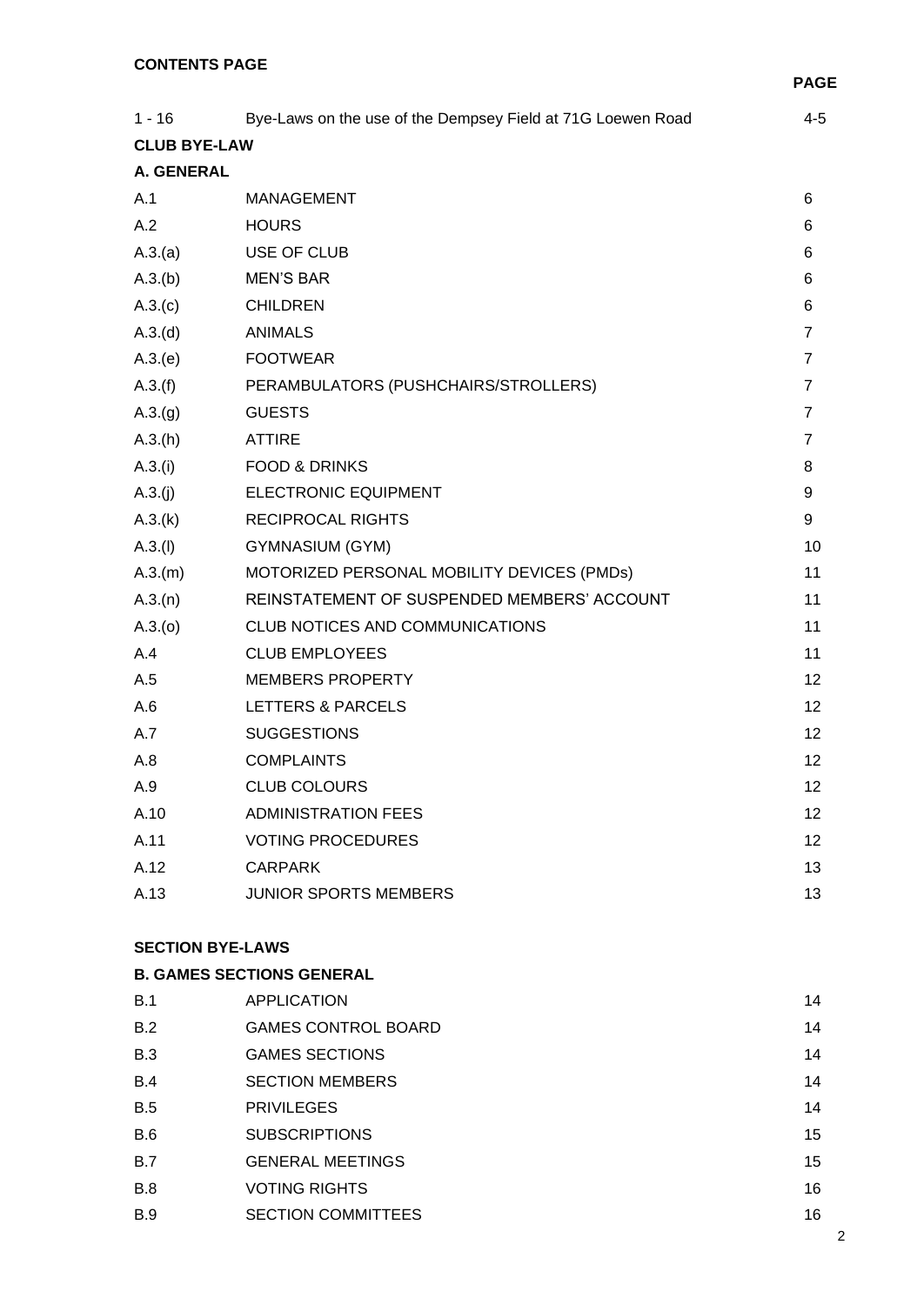| <b>B.10</b>    | POWERS OF SECTION COMMITTEES        | 16 |
|----------------|-------------------------------------|----|
| <b>B.11</b>    | <b>SUB-COMMITTEES</b>               | 17 |
| <b>B.12</b>    | REFERENCE TO GENERAL COMMITTEE      | 17 |
| <b>B.13</b>    | <b>TOURNAMENTS</b>                  | 17 |
| <b>B.14</b>    | USE OF GROUNDS AND FACILITIES       | 17 |
| <b>B.15</b>    | <b>HIRING OF COURTS</b>             | 17 |
| <b>B.16</b>    | <b>SECTION TOURS</b>                | 17 |
| <b>B.I.</b>    | <b>CRICKET</b>                      | 18 |
| <b>B. II.</b>  | <b>RUGBY FOOTBALL</b>               | 18 |
| <b>B. III.</b> | <b>FOOTBALL</b>                     | 19 |
| B. IV          | <b>HOCKEY</b>                       | 19 |
| <b>B.V.</b>    | <b>TENNIS</b>                       | 19 |
| <b>B. VI,</b>  | <b>BOWLS</b>                        | 20 |
| <b>B. VII</b>  | <b>BILLIARDS AND SNOOKER</b>        | 21 |
| <b>B. VIII</b> | <b>SQUASH</b>                       | 22 |
| B.IX           | <b>GOLF</b>                         | 23 |
| <b>B.X</b>     | <b>NETBALL</b>                      | 24 |
| B. XI          | <b>DARTS</b>                        | 24 |
| B. XII         | <b>BALUT</b>                        | 25 |
| <b>B. XIII</b> | <b>BRIDGE</b>                       | 25 |
|                | <b>C. NON GAMES SECTION GENERAL</b> |    |
| C.I.           | <b>WINE CIRCLE</b>                  | 26 |
|                |                                     |    |

| BYE-LAWS APPENDIX 1 (SCC COMMUNICATIONS POLICY) |  |
|-------------------------------------------------|--|
|                                                 |  |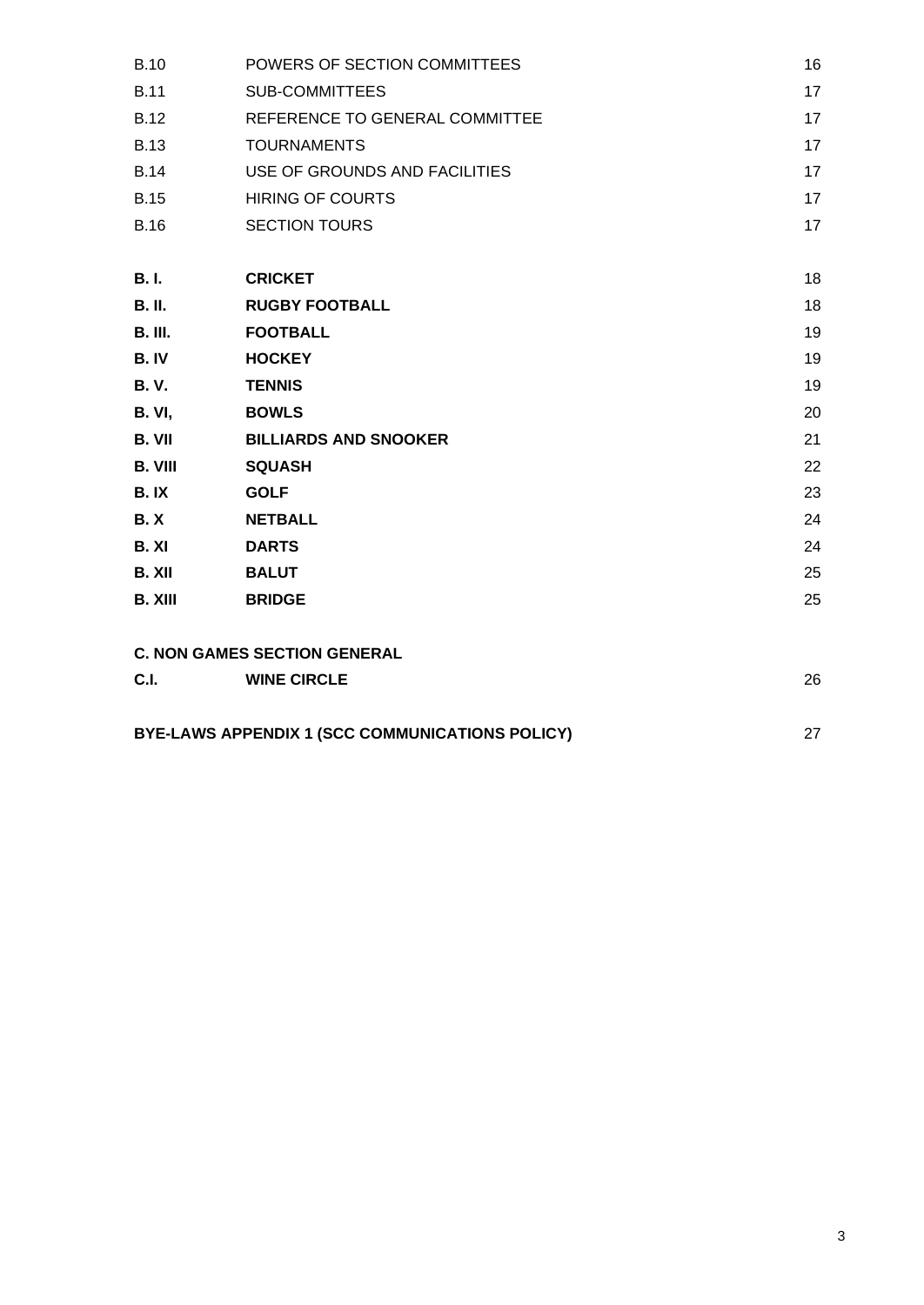# **Bye-Laws on the use of the Dempsey Field at 71G Loewen Road**

# **1. Interpretation**

#### In these byelaws:

"the Club" refers to the Singapore Cricket Club "the ground" refers the site at 71G Loewen Road, Singapore 248846 "the Management" refers to the General Manager of the Club or his nominee or nominees.

It shall be the duty of the Management to enforce the following Byelaws at all times.

# **2. Hours**

The ground shall be open during the following hours: -Mondays to Sundays 9am to 7:30pm or on any other times approved by management.

# **3. Pets**

No person shall walk, exercise or bring any pets into the ground.

# **4. Guests**

Guests shall not be permitted to use the ground except at such times and on such conditions as may be approved by the General Committee.

# **5. Attire**

Members and guests must be properly attired in the respective sports attire when using the ground.

#### **6. Food and Drinks**

Only food and drinks purchased from the Club may be consumed in the ground.

# **7. Smoking**

Smoking is only permitted at the designated smoking areas.

#### **8. Members' Property**

The Club shall not be responsible for the loss of items, equipment, playing kits, apparel or other articles from the ground.

# **9. Parking and Overnight Parking**

- a) Parking is only allowed at the designated parking area during the period when the ground is being used.
- b) No person shall leave any vehicle at the ground between the hours of 7.30pm and 9am.

#### **10. Vehicles**

No person shall, without the consent of the Management, bring or cause to be brought into the ground onto the fields a motorcycle, motor vehicle, trailer or any mechanically propelled vehicle.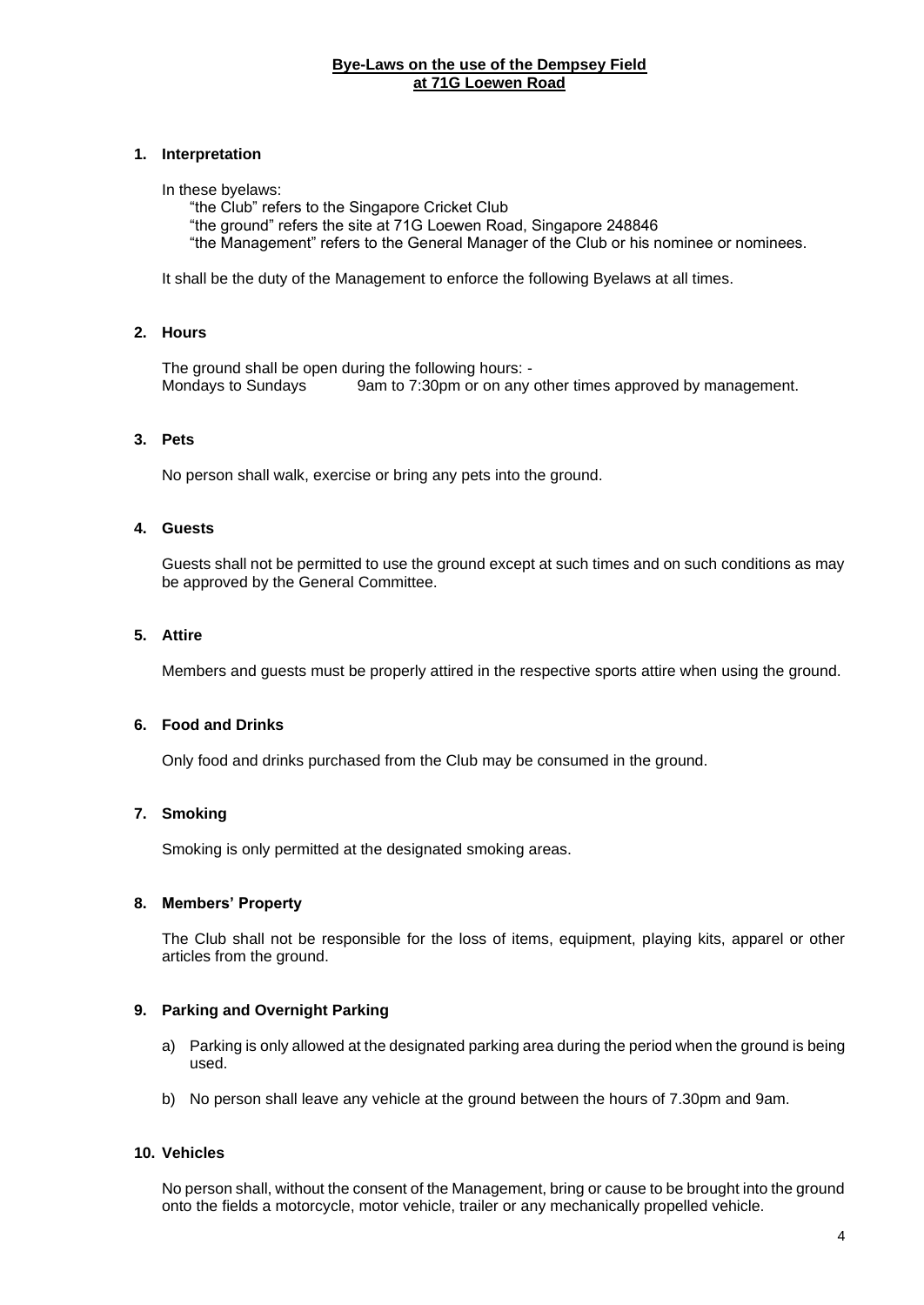# **11. Removal of Structures**

No person shall, without the consent of the management, remove from or displace from the ground any barrier, railing, post or seat, or any part of any structure or ornament, or any implement provided for use in the laying out or maintenance of the ground.

# **12. Removal of Gravel or Soil or Turf**

No person shall, without the consent of the management, remove, cut or displace any gravel, soil, turf or plant in the ground.

# **13. Erection of Structures**

No person shall, without the consent of the management, erect any post, rail, fence, pole, tent, booth, stand, building or other structure in the ground.

# **14. Camping**

No person shall, without the consent of the management, erect a tent or any other structure for the purpose of camping in the ground.

# **15. Fires**

No person shall, in the ground intentionally light a fire, or place, throw or let fall a lighted match or any other thing so as to be likely to cause a fire.

#### **16. Usage**

- I. Where the management has, by a notice placed in a conspicuous position in the ground, set apart an area in the ground for the playing of such games as may be specified in the notice, no person shall:
	- a) play in such an area any game other than the game for which it has been set apart;
	- b) use any such area so as to give reasonable grounds for annoyance to any person already using that area for any purpose for which it has been set apart; or
	- c) where the exclusive use of the area has been granted by the management for the playing of a match, play on that area later than a quarter of an hour before the time fixed for the beginning of the match unless taking part therein.
- II. No person shall, in any area of the ground, which may have been set apart by the management for any game, play any game when the state of the ground or other cause makes it unfit for use, and a notice is placed in a conspicuous position prohibiting play in that area of the ground.
- III. No person shall enter any part of the ground set aside for the renovation of grass or turf, where adequate notice to keep off such grass or turf is exhibited.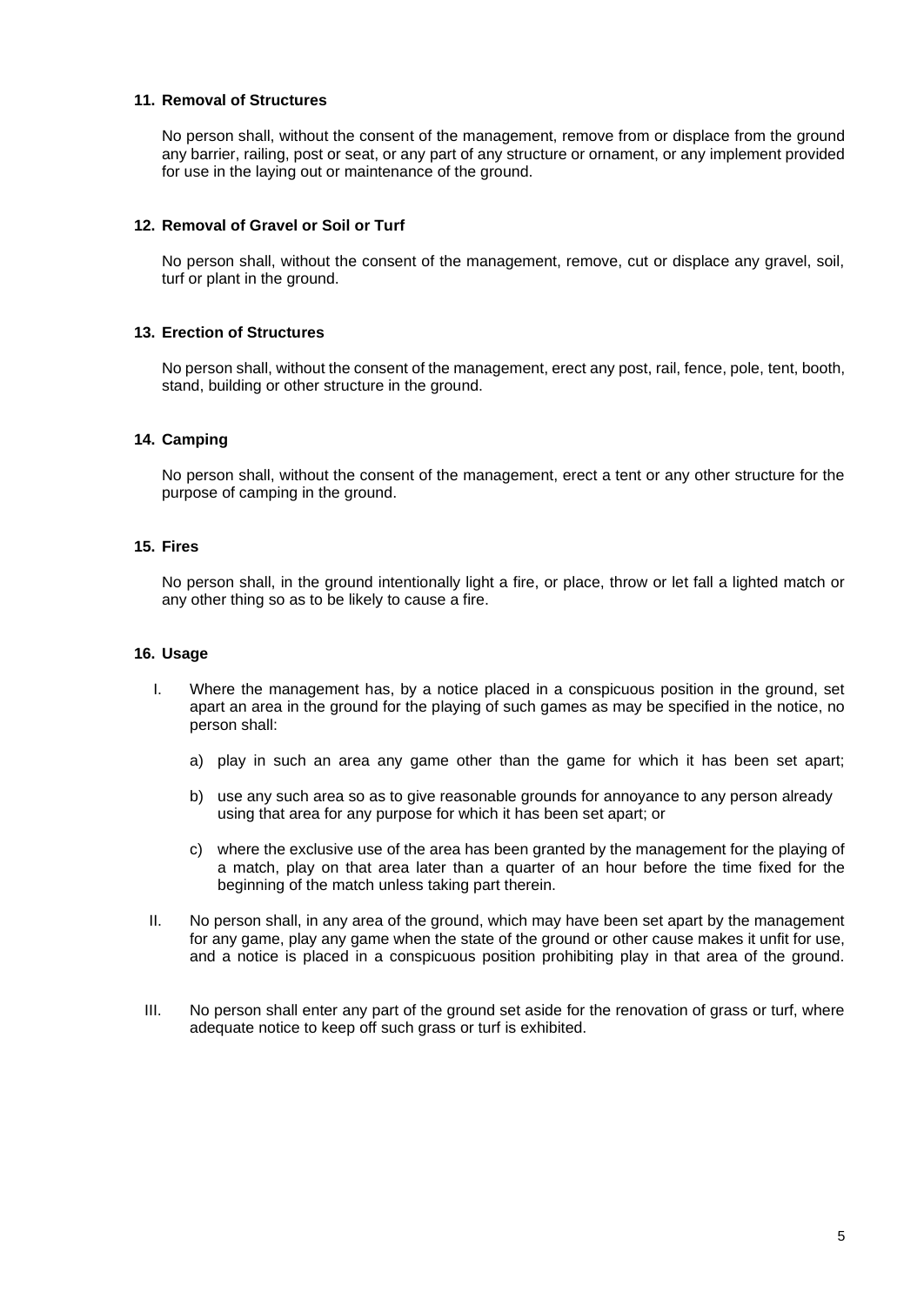#### **CLUB BYE-LAW**

# **A. GENERAL**

#### **1. MANAGEMENT**

- *(a)* In these Bye-Laws the reference to Management shall mean the General Manager of the Club for the time being or his nominee or nominees.
- *(b)* It shall be the duty of the Management to enforce the following Bye-Laws at all times.

# **2. HOURS**

Hours of operation:

| Club<br>Monday to Thursday<br>Friday to Saturday and Eve of Public Holiday<br>Sunday and Public Holiday<br>Gymnasium<br>Monday to Saturday and Eve of Public Holiday<br>Sunday and Public Holiday | - 8.00 am to 12 midnight<br>$-8.00$ am to 2.00 am<br>$-8.00$ am to 10.00 pm<br>- 6.00 am to 11.00 pm<br>$-6.00$ am to 10.00 pm | w.e.f<br>14 Jul<br>2017 |
|---------------------------------------------------------------------------------------------------------------------------------------------------------------------------------------------------|--------------------------------------------------------------------------------------------------------------------------------|-------------------------|
| <b>Squash and Tennis Courts</b><br>Monday to Sunday, Eve of Public Holiday and Public Holiday - 7:00 am to 10.00 pm                                                                               |                                                                                                                                |                         |

Subject to such conditions as the Committee may from time to time decide.

*(a)* The Management may, having regard to the prevailing circumstances, extend the closing time of one or more bars in the Club to such time or times as it shall in its sole discretion decide.

# **3. USE OF CLUB**

*(a)* Members and guests shall at all times use the Club and facilities provided in such manner **w.e.f.** so as not to interfere with the reasonable comfort of, or be a nuisance to, other members of the Club and so as not to damage or possibly damage the Club property. Members shall not use the Club's common facilities (i.e. sports and food and beverage facilities) to conduct group business presentations and group meetings regardless of whether laptops are being used. They shall duly observe all reasonable requests made by the Management in that behalf. The Committee for the time being shall be the sole arbiter as to the reasonableness of such a request. **14 Jan 2010**

Without prejudice to the generality of the foregoing all members, their children and guests shall observe the following -

# *(b)* **Men's Bar**

The Men's Bar shall be used by all members and guests above 18 years of age always, provided that the Committee may from time to time permit the use of these parts for such use as it deems fit.

# *(c)* **Children**

- *(i)* Children under the age of 12 years shall be allowed in the Club, provided always that they are at all times under the control and constant supervision of a member.
- *(ii)* Children under 12 shall only be permitted in such areas of the Club and at such times as may from time to time be approved by the Committee and notified to members.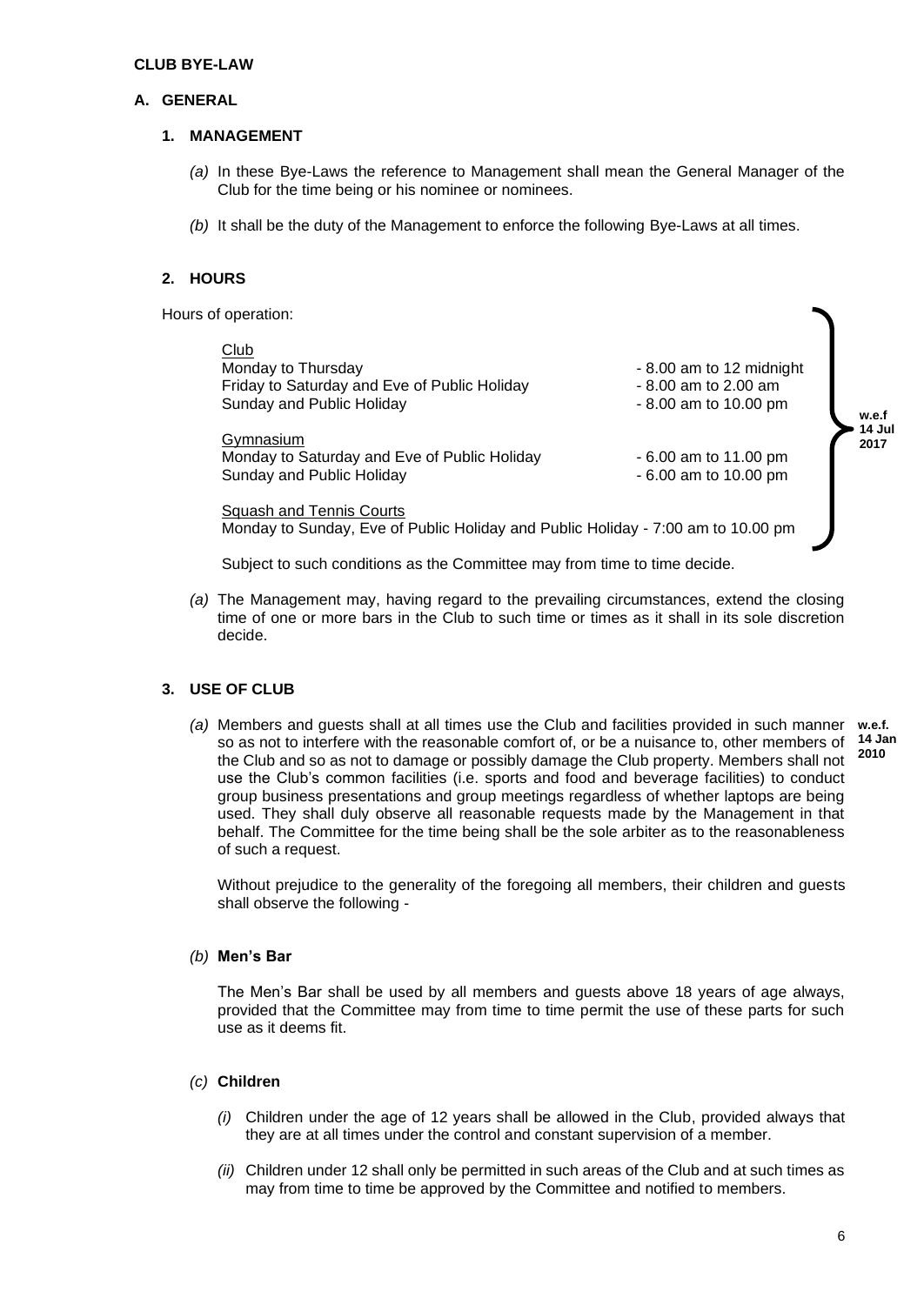No person under the age of 18 shall be permitted into the Main Lounge after 7pm.

No children under the age of 12 shall be permitted into the Padang Restaurant except on Sunday. **w.e.f. 12 May 2010**

No person under the age of 18 shall be permitted into the Men's Bar at all times.

No children under the age of 12 shall be permitted into Stumps Bar or Stumps Terrace after 7pm. **w.e.f. 29 Mar 2011**

- *(iii)* No person under the age of 18 may stand at or order drinks from any bar at all times.
- *(iv)* No person under the age of 21 shall be permitted to enter, remain in or take part in any gaming in the Jackpot Room at all times. **2017**

#### *(d)* **Animals**

No dogs or other animals shall be permitted anywhere in or on the Club premises including its grounds.

#### *(e)* **Footwear**

The wearing of nailed, studded or spiked boots or shoes is only permitted in the Changing Rooms, and on the Ground Floor Verandahs.

#### *(f)* **Perambulators (Pushchairs/Strollers)**

Perambulators shall not be brought into the Clubhouse. However, folding pushchairs/strollers may be allowed on the Padang Restaurant, Oval and Oval Verandah, Stumps Bar and **w.e.f.**  Terrace, Gilmour Room and Terrace, as well as the Victoria Room on Sunday between the hours of 12pm – 3pm provided they do not obstruct the passageway. **13 Apr 2017**

#### *(g)* **Guests**

- *(i)* Persons who are not ordinarily resident in Singapore may be introduced as guests for a period not exceeding two weeks, and thereafter for a further period not exceeding two weeks subject to an interval between each such introduction of not less than one calendar month except with the consent of the Committee.
- *(ii)* Persons who are ordinarily resident in Singapore may not be introduced as guests (whether by the same member or any other member) more frequently than once in any seven (7) day period up to one day each time except with the consent of the Committee.
- *(iii)* Guests shall not be permitted to use sports facilities except in accordance with these Bye-Laws and at such times and on such conditions as may be approved by Section Committees.
- *(iv)* Guests shall not be permitted to enter, remain in or take part in any gaming in the Jackpot Room.
- *(v)* The Committee may at any time withdraw any or all facilities of the Club from any guest without giving any reason.
- *(vi)* The member introducing a guest must be present in the Club throughout the duration of that guest's visit.

#### *(i)* **Attire**

*(a)* All Club Members and guests, including children, are expected to dress in a manner appropriate to the event they attend or the facilities they use.

**w.e.f 10 Dec 2020**

**w.e.f. 18 Dec**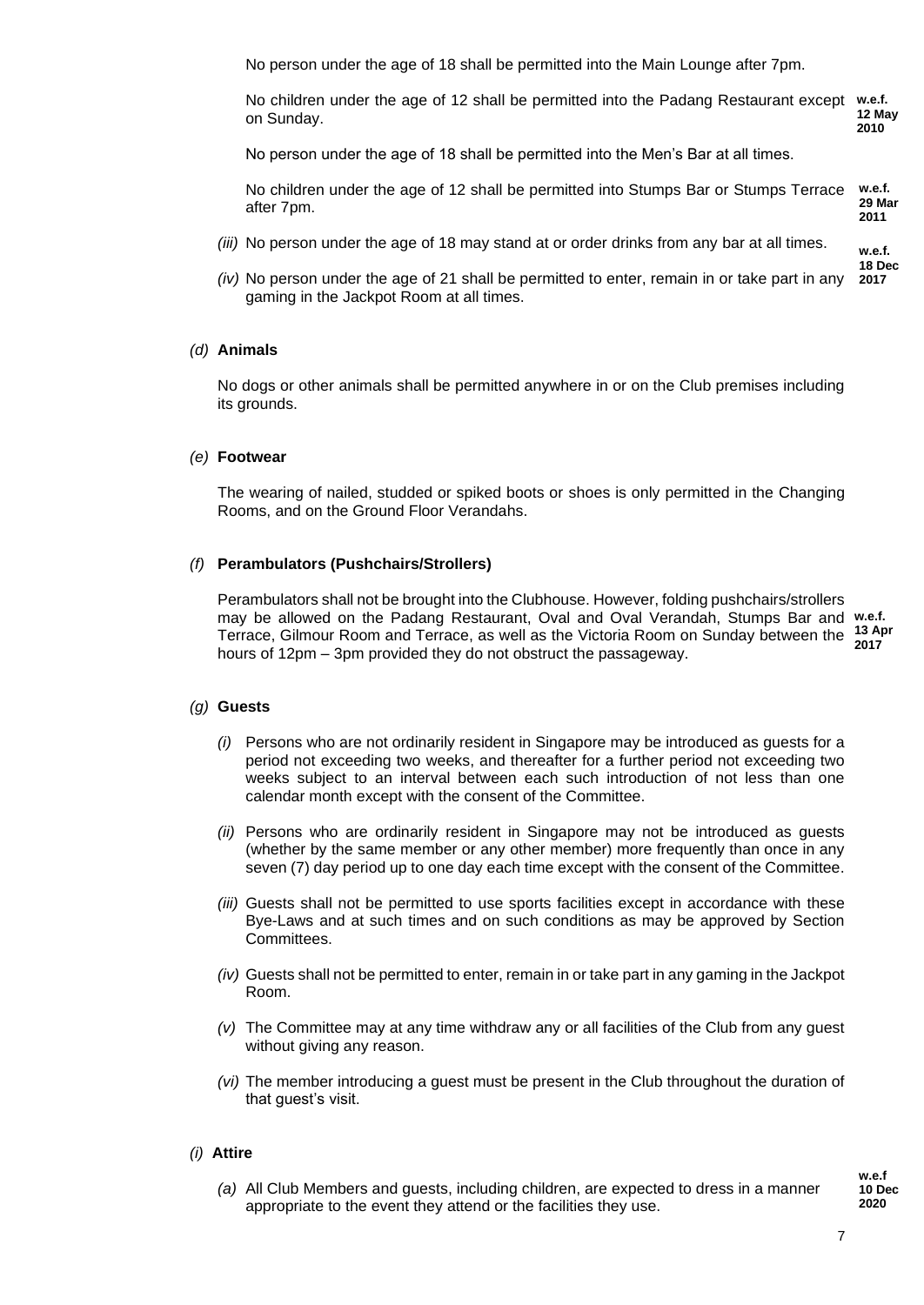- *(b)* When required, and on an ad hoc basis, exceptions to the dress code are permitted where deemed appropriate by the General Committee and are dependent on the Club Events or traditions deemed appropriate. *(c)* Members, guests or children who are considered to be incorrectly attired may be refused entry or requested to leave the Club, or any part thereof, by Club's Management or Club's staff duly authorised to do so. *(d)* These attires are **NOT ALLOWED** at all areas of the Club: *(h)* Clothes which are torn, ripped (whether for fashion or otherwise) or soiled, overalls, boilersuits and combat clothing, except that Singapore Armed Forces (SAF) personnel in Uniform (Number 1, 2, 3, or 4) and Foreign Military Service Personnel in conformity are allowed.;
	- *(ii)* Slippers (Flip-Flop) or Clogs unless stated otherwise.
	- *(iii)* Headgear of any form, except for medical or religious reasons, is not permitted in the covered areas of the Club

Provided, and paras (i), (ii) and (iii) above notwithstanding, National Costumes are permitted attire.

# *(e)* **Padang Restaurant**

Permitted Dress Code Example: Collared Shirt with Sleeve and Covered Shoes for Men. Dress, Skirts, or Trousers with Suitable Top or Blouse and appropriate Footwear in keeping with attire for Ladies.

To note:

- (i) Collared Shirts includes Polo Shirts.
- (ii) No Sporting Attire Allowed.
- (iii) No Open Toe Footwear (For Men).
- (iv) No Shorts Permitted (For All).

#### *(f)* **Oval Restaurant and Victoria Room**

Permitted Dress Code Example: Collared Shirt with Long Trousers/Pants with Covered Footwear for Men. Dress, Skirts, or Trousers with Suitable Top or Blouse and appropriate Footwear for Ladies.

To note:

- (i) Collared Shirts includes Polo Shirts
- (ii) No Singlet Allowed.
- (iii) Bermudas will be allowed during the Weekend and Public Holiday only.
- (iv) No Open Toe Footwear (For Men).

#### *(g)* **Oval Verandah**

Permitted Dress Code Example: Collarless T-Shirt with Bermudas with Covered Footwear for Men. Dress, Skirts, Shorts, or Trousers with Suitable Top or Blouse and appropriate Footwear in keeping with attire for Ladies.

- To note:
- (i) No Singlet Allowed.
- (ii) No Open Toe Footwear (For Men).

#### *(h)* **Oval Courtyard**

To note:

- (i) All types of footwear will be allowed including slippers (flip-flops).
- (ii) Sports Attire is allowed

**w.e.f 10 Dec 2020**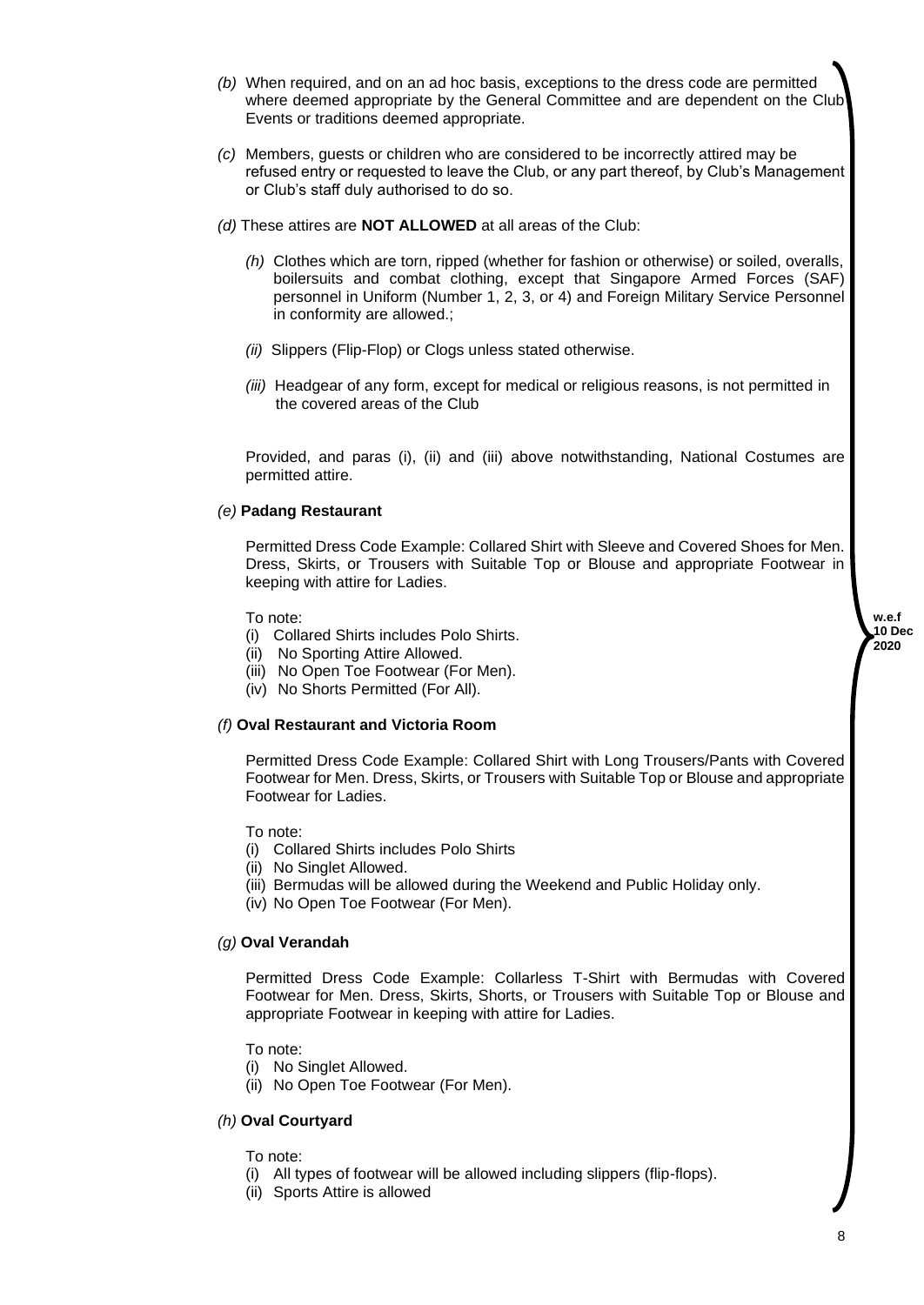#### *(i)* **Main Lounge**

Permitted Dress Code Example: Collared Shirt with Sleeve and Covered Shoes for Men. Dress, Skirts, or Trousers with Suitable Top or Blouse and appropriate Footwear in keeping with attire for Ladies.

To note:

- (i) Collared Shirts includes Polo Shirts.
- (ii) No Sporting Attire Allowed.
- (iii) No Open Toe Footwear (For Men).
- (iv) No Shorts Permitted (For All).

# *(j)* **Men's Bar, Stumps Bar and Stumps Terrace**

**w.e.f 10 Dec 2020**

Permitted Dress Code Example: Collarless T-Shirt with Bermudas or Shorts for Men. Dress, Skirts, Shorts or Trousers with Suitable Top or Blouse and appropriate Footwear in keeping with attire for Ladies.

To note:

- (i) No Singlet Allowed.
- (ii) No Open Toe Footwear (For Men).

#### *(k)* **Sports Verandah**

- To note:
- (i) All types of footwear will be allowed including slippers (flip-flops).
- (ii) Sports Attire is allowed

#### *(i)* **Food & Drinks**

Only food and drinks purchased from the Club may be consumed in the premises.

Only those items of snacks to be found in the Main Lounge Snack Menu may be consumed in the Main Lounge.

#### *(j)* **Electronic Equipment**

- *(i)* No electronic equipment of any kind (with the exception of items listed in A.3.(k) (ii)) which is capable of emitting sound or otherwise interfering with or encroaching upon the quiet enjoyment of members, shall be used in or on the Club premises at any time, except in the following designated areas: **w.e.f 16 Aug 2018**
	- (a) staircases of the verandahs
	- (b) Stumps (terrace only)
	- (c) the Gilmour terrace
	- (d) car park
- *(ii)* For the purpose of reading: The use in silent mode only of Tablet Devices without a separate keyboard (such as Android tablets, iPads, iPad Minis, Kindles, Surface and/or similar readers) is permitted in all areas of the Club. For the avoidance of doubt, the use of laptops in silent mode is allowed at Sports Verandah, Stumps Bar and Terrace, and Men's Bar until 7pm. **w.e.f. 16 Aug 2018**
- *(iii)* Use of power cords are not permitted.
- *(iv)* Photograph-taking is permitted within the Club premises provided that:-
	- (a) The photograph-taking shall not be for a prolonged period and/or otherwise interfere with or encroach upon the quiet enjoyment of any member and/or their guests; and
	- (b) Such photograph(s) shall be taken for personal use only and are not to be used for any commercial purpose or published anywhere (including personal web sites) without the expressed written consent of the Management, save as provided below.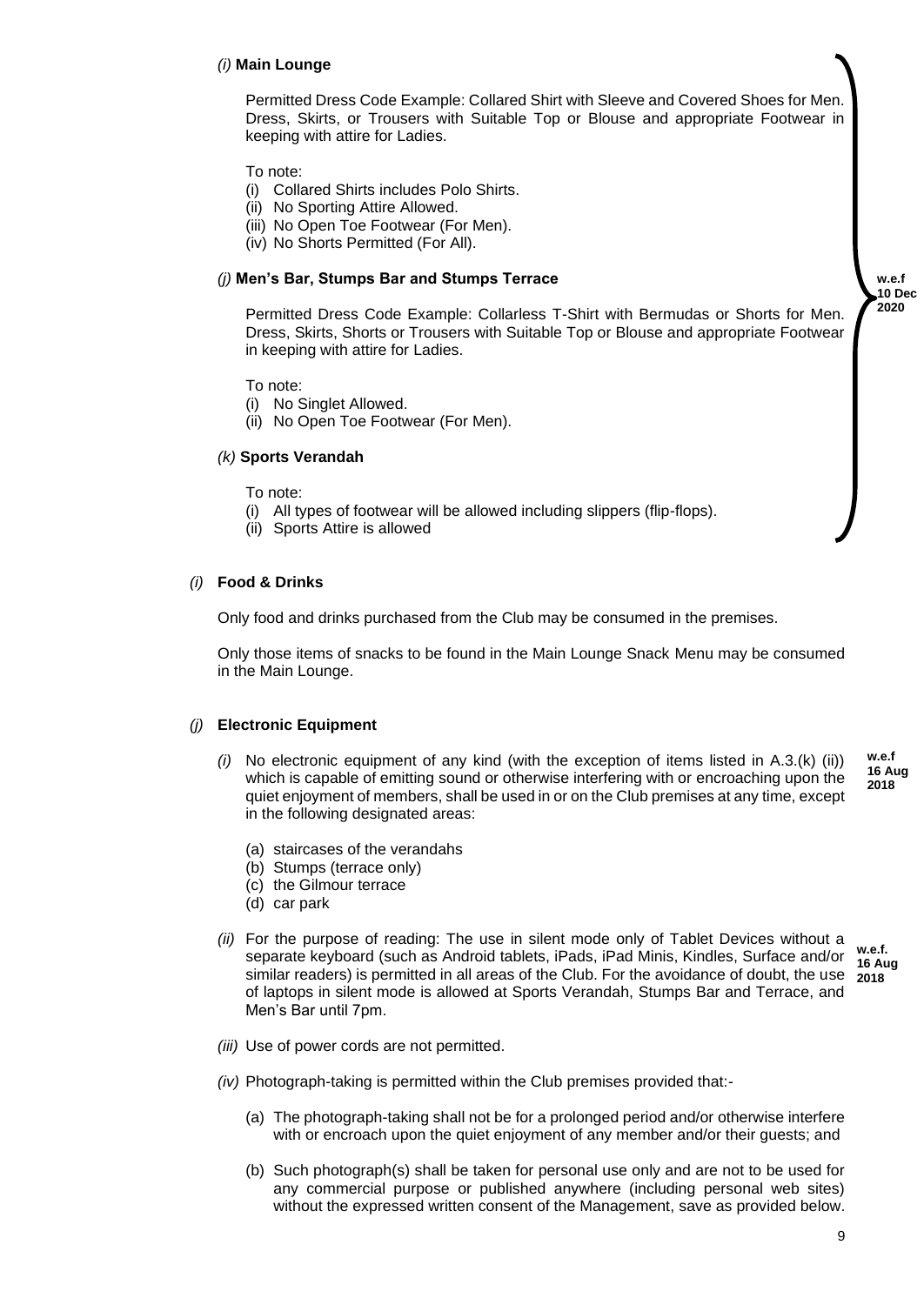The posting of such photograph(s) on social media is permitted but any photograph(s) and/or any accompanying or subsequent comments posted shall not depict any member or the Club in a bad light. The Club reserves the right to take disciplinary and/or legal action against any member who posts any photograph in breach of this bye-law or which may be considered defamatory or damaging to the Club's reputation. **w.e.f. 03 Jan**

The Club shall be the sole arbiter in deciding whether any photograph(s) posted has depicted any member or the Club in a bad light.

The Management shall, without prior notice, be entitled to deprive any member of such privileges if it is of the view that the quiet enjoyment of any member in the vicinity is being or will be interfered with, encroached upon or breached.

# *(k)* **Reciprocal Rights**

(a) Members of Reciprocal Clubs

Members of Reciprocal Clubs (aged 21 years and above) who are not resident in Singapore and who are not Absent Members of SCC or absent members of their home clubs are allowed to enjoy the facilities of the Club for periods not exceeding an aggregate of one calendar month in a year. They are not allowed to introduce guests to the Club, other than their spouse and children (except for those reciprocal arrangements between the Club and Reciprocal Clubs that allow the introducing of guests by their members). Members of Reciprocal Clubs must produce their valid Membership card, introduction letter(s) or card(s) and passport (with immigration white card or stamp showing entry date into Singapore or flight itinerary showing the dates of arrival and departure from Singapore) at the Reception when visiting the Club and must comply with the SCC Rules and Bye-Laws at all times.

(b) Club Members

Club Members who are not placed on the SCC Absent Members' List can apply to enjoy the Reciprocal Clubs' facilities. Club Members must ensure that they have acquired the necessary documents, signed by the Management, to enjoy reciprocal privileges when **w.e.f.** visiting reciprocal clubs. Documents for reciprocal privileges will be processed and **18 Dec** issued to Members at the Management's sole discretion. It is the duty of Club Members **2017**to ensure that they have made the necessary enquiries with the Reciprocal Club to ensure that all formalities of admittance and usage of the Reciprocal Club have been complied with.

#### *(l)* **Gymnasium (gym)**

- *(i)* Children under the age of 18 and guests are not allowed to use the gym.
- *(ii)* Proper gym attire must be worn at all times, i.e. T-shirts, shorts and sports shoes.
- *(iii)* No food or drinks are allowed to be brought into the gym unless authorised by Management.
- *(iv)* Smoking is not permitted in the gym.
- *(v)* Members using the gym do so at their own risk. The Club will not accept any responsibility whatsoever for any bodily injury sustained by users arising from the use of the gym equipment.
- *(vi)* The use of personal music player is permitted in the gym providing at all times that headphones are worn and does not in the Management's sole discretion interfere with or encroach upon the quiet enjoyment of Members.
- *(vii)* The gym equipment to only be used as intended.
- *(viii)* The use of mobile phones for voice calls in the gym is prohibited at all times.

10 **w.e.f. 13 Feb 2015**

**w.e.f. 18 Dec 2017**

**2022**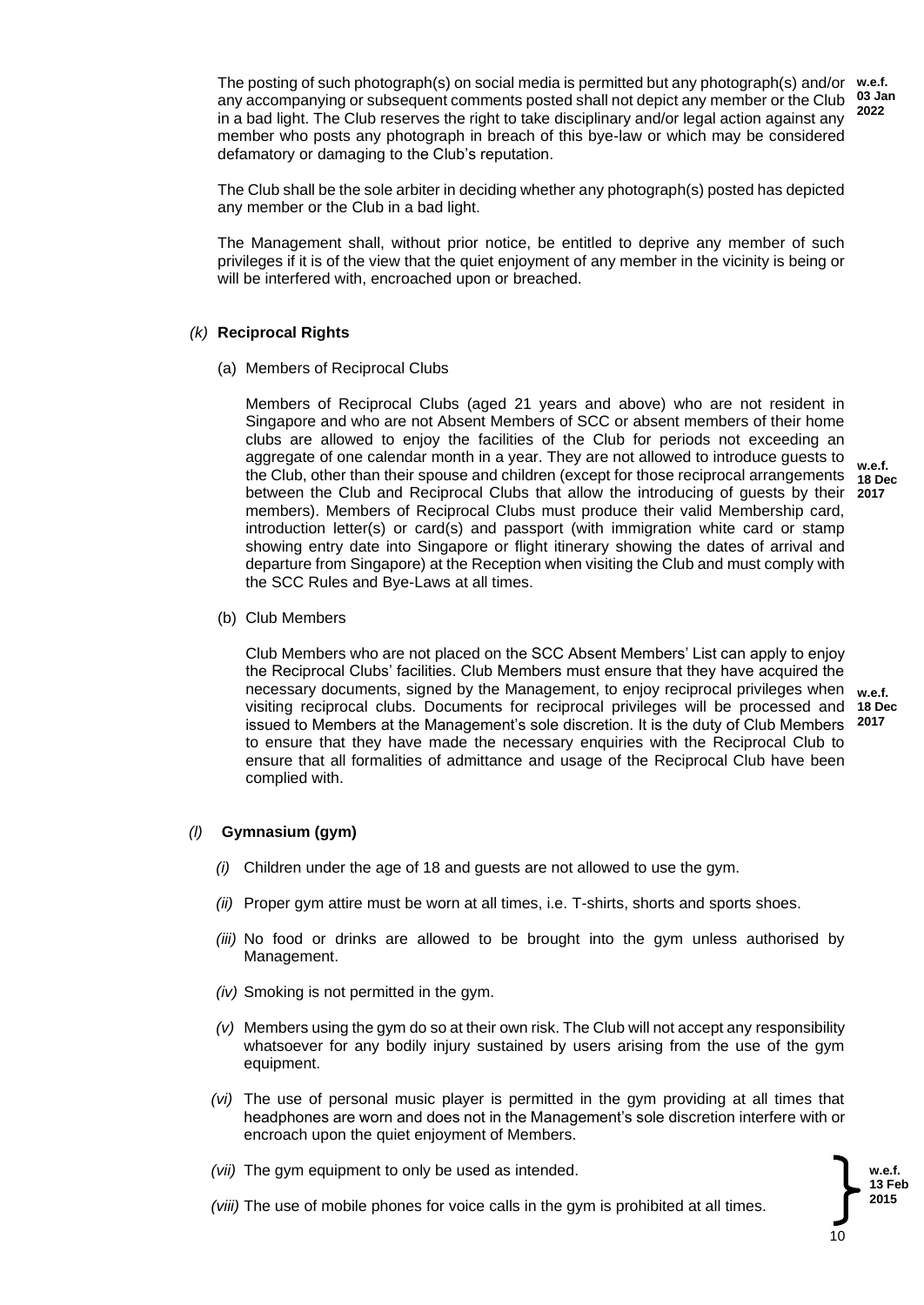# *(m)* **Motorized Personal Mobility Devices (PMDs)**

- (i) Motorized Personal Mobility Devices (PMDs) shall not be brought into the Clubhouse and charging of motorized PMDs' batteries is not permitted anywhere on the Club's premises or grounds.
- (ii) Parking of PMDs is only allowed at the designated parking area whilst the member concerned is on the Club premises or grounds.
- (iii)The Club shall not be responsible for any loss or damage of whatsoever nature and howsoever caused to any motorized PMD parked in the designated area.

# *(n)* **Reinstatement of Suspended Members' Account**

A Member who is suspended from all privileges of membership on the ground that his account had not been paid in full within the grace period which the Committee in its sole discretion may stipulate, may request to reinstate his account subject to the compliance with the 2 following requirements: **w.e.f. 17 Apr 2018**

- (i) To top-up his deposit required under Rule 49 with the Club in such sum(s) as the Committee in its sole discretion shall determine from time to time; and-
- (ii) To set up General Interbank Recurring Order (GIRO) arrangement to settle all monthly outstanding bills with the Club.

The Committee may in its sole discretion decide to waive any one or both requirements.

#### *(o)* **Club Notices and Communications**

(i) The Committee may from time to time issue notices to members informing of temporary change to the use of the clubhouse and sports facilities. Such notices shall have the same effect as a ByeLaw and must be complied with accordingly.

In making any communication involving the Club it shall be mandatory to comply with the Club's Communications Policy, which is attached at Appendix 1 and forms part of these Bye-Laws.

(ii) Unless authorised by the Committee or provided for elsewhere in the Rules or these ByeLaws, the Club shall refuse any request by a member or section to issue any notice or send any communication to Club members that directly or indirectly supports or opposes any proposition that the Club has asked its members to vote on or comment on.

# **4. CLUB EMPLOYEES**

- (a) No member shall give any gratuity to any of the Club employees, otherwise than by subscribing to a fund officially authorised by the Committee.
- (b) No members shall induce or attempt to induce any of the Club employees to leave the Club's service in order to enter that of the member in question or his friends or of any other person or organisation.
- (c) No member shall personally reprimand, assault, threaten and/or abuse any Club employee.

#### **5. MEMBERS PROPERTY**

The Club shall not be responsible for the loss of hats, coats, wearing apparel or other articles or parcels from the Club Premises.

**w.e.f. 03 Jan 2022**

> **w.e.f. 27 Sep 2016**

**w.e.f. 19 Feb 2018**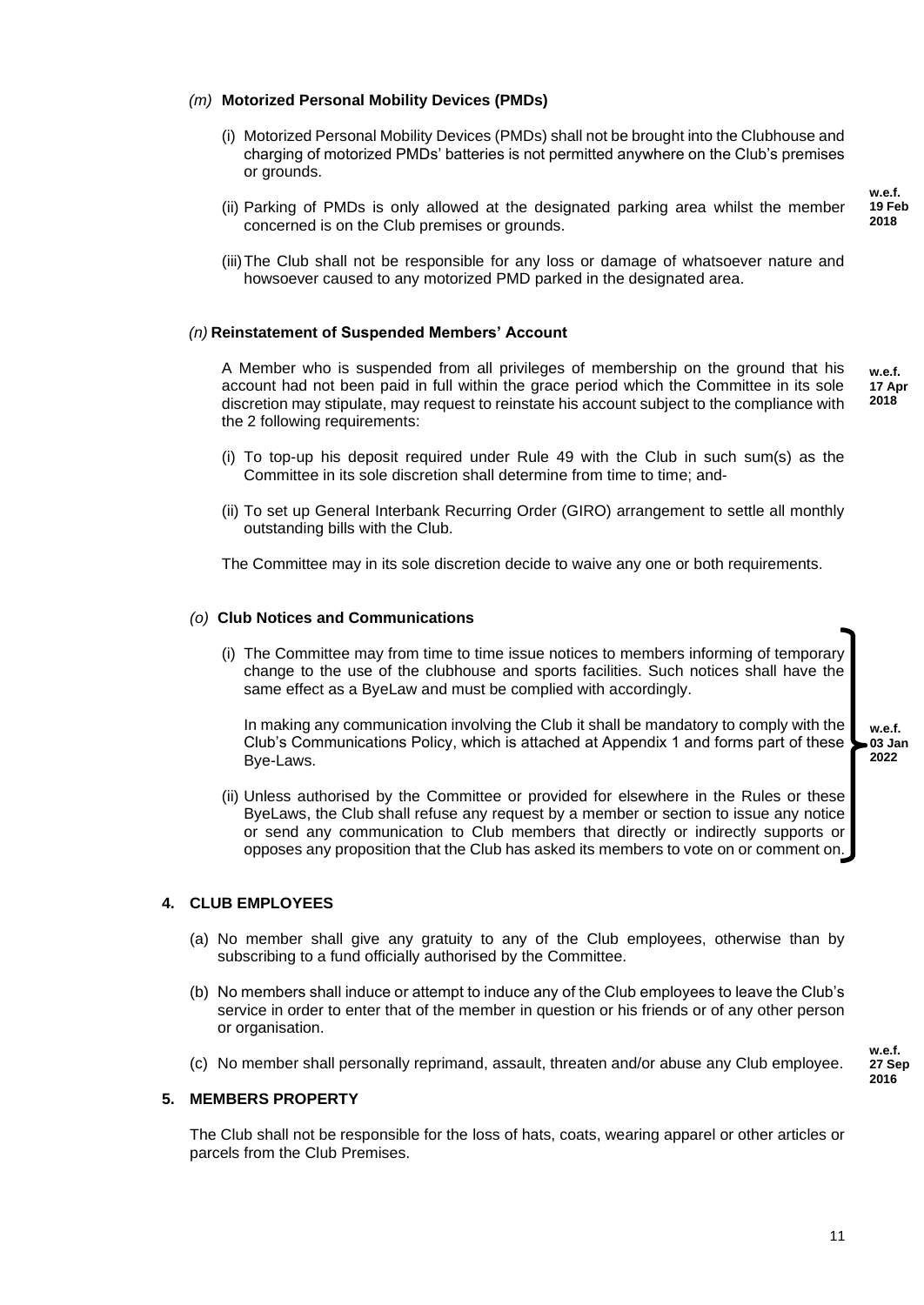# **6. LETTERS & PARCELS**

Letters and parcels addressed to or sent by members of the Club are received or sent at such members' own risk. Unclaimed letters and parcels will be retained for a period of one month only, after which they will be returned to the Post Office.

# **7. SUGGESTIONS**

Suggestions shall be made in writing in the Book provided for this purpose, and shall be considered by the Committee at its next meeting following the making of any suggestions.

#### **8. COMPLAINTS**

All complaints shall be made in a Complaints Book which may be obtained from the Management.

# **9. CLUB COLOURS**

The Club colours shall be black and yellow.

#### **10. ADMINISTRATION FEES**

Members whose accounts fall 30 days in arrears will be charged a fee for administration as shall west be determined by the Committee in its sole discretion from time to time. **17 May 2011**

#### **11. VOTING PROCEDURES**

#### **Voting by Ballot**

- 1. Members must come in person (with their membership card) to register in order to vote.
- 2. At point of registration, Members will be asked to sign on the registration and acknowledgement of receipt of ballot paper for the election of office bearers.
- 3. One Member is entitled to one vote. Plural voting is not allowed.
- 4. Members are not allowed to vote for another person, whether or not the other person has registered for the meeting. Impersonating another voter and/or casting a vote on behalf of another Member is a breach of the Bye Laws and will result in disciplinary action.
- 5. To cast their votes, Members need to go to the respective Registration Counter, show their membership card, sign and drop their vote into the voting box.
- 6. Members are not allowed to damage, alter or leave any signature or make such other identifying mark on the ballot paper. Votes bearing such marks will be void.
- 7. Ballot papers are not to be taken out of the meeting.
- 8. Other forms of acceptable identification in the absence of a membership card:
	- a. Identity Card
	- b. Passport
	- c. Driving licence

# **12. CAR PARK**

- 1. The Club Car Park is reserved for the use of members only.
- 2. Cars parked in the Club Car Park must display casual car park labels.

**w.e.f 19 Mar 2009**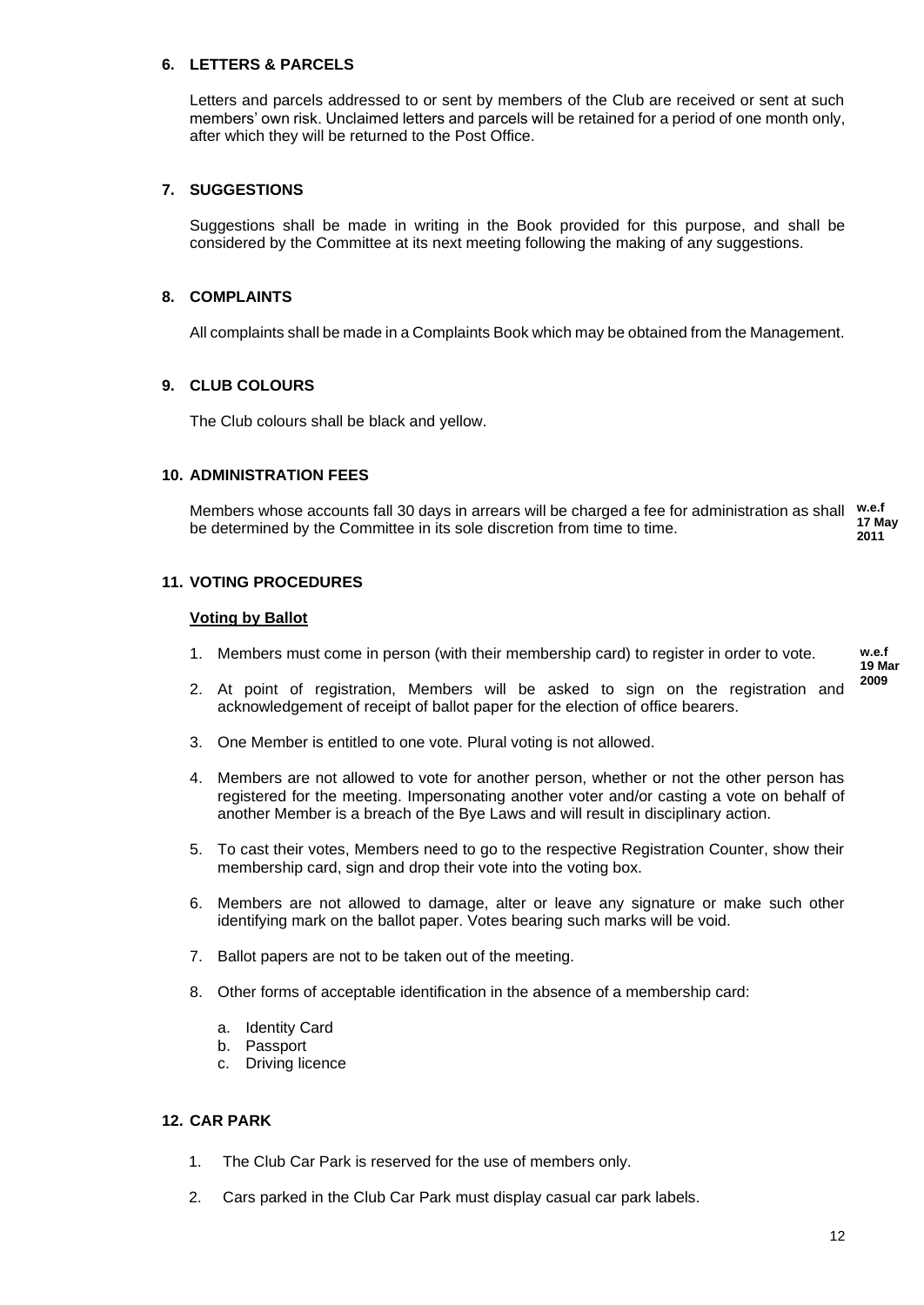- 3. Cars displaying the casual car park labels may only be parked in the Club Car Park whilst the member concerned is in the Club premises or grounds.
- 4. A member issued with a CASUAL car park label shall pay a fee at the prevailing rate per month which fee shall be debited to his account.
- 5. No car shall be parked in the car park at anytime unless there is displayed on it a car park label issued by the Club.
- 6. Cars shall only be parked in authorised parking areas.
- 7. A person who parks his car behind another car shall leave it such that it can be freely moved at all times
- 8. Ingress to and egress from the car park shall be as indicated by the signboards placed.
- 9. Members shall follow all reasonable directions that the General Manager or other authorised Club employee may give even if such directions may be contrary to these Bye-Laws.
- 10. The Committee may at their sole discretion prohibit a member who offends against these Bye-Laws from parking his car in the car park during the restricted, or all hours and/or may deal with him in accordance with the Club Rules.
- 11. The Club shall not be responsible for any loss or damage of whatsoever nature and howsoever caused to any car parked in the Club Car Park. For the avoidance of doubt any car parked in the Club Car Park shall be parked there at the Member's own risk and responsibility.

# **13. JUNIOR SPORTS MEMBERS**

1. If otherwise qualified, persons residing in Singapore may be elected Junior Sports Members. **w.e.f.** 

- 2. Admission of Junior Sports Members shall be by election of the Committee and the Committee's decision shall be final. A candidate and his sponsor(s) shall meet the Committee or a Sub-Committee appointed for this purpose, on an appointed day, if required.
- 3. A candidate for Junior Sports Membership shall not be entitled to the privileges of **w.e.f.**  membership except as otherwise provided for in the Rules. **01 Apr 2014**
- 4. Junior Sports Members shall each pay the prevailing monthly subscription. They shall not be liable to pay entrance fees or make a deposit with the Club.
- 5. They shall not:
	- i. have credit facilities with the Club;
	- ii. introduce guests to the Club if they (Junior Sports Members) are below 21 years old. Junior Sports Members aged 21 years and over are permitted to introduce guests to the Club, subject to the same Bye Law governing the introduction of guests in Bye Law A.3. (h) - Guests.
	- iii. make use of the Club car park.
- 6. They should participate regularly (unless unable to do so due to illness, injury or absence from Singapore) in the sporting activities of any of the Sports Sections, within the Club.
- 7. Each member who plays for the Club-side will be subsidised by the Club at the prevailing rate or his prorata share (whichever is the less) to defray the cost of food and drinks consumed by him at the gathering, if any, and if at the Club, of the regular participants in the sporting activities of the Section concerned, after such game. Each member who participates in a Cricket fixture at the Club will be further subsidised at the prevailing rate to defray the cost of his lunch, if provided by the Club.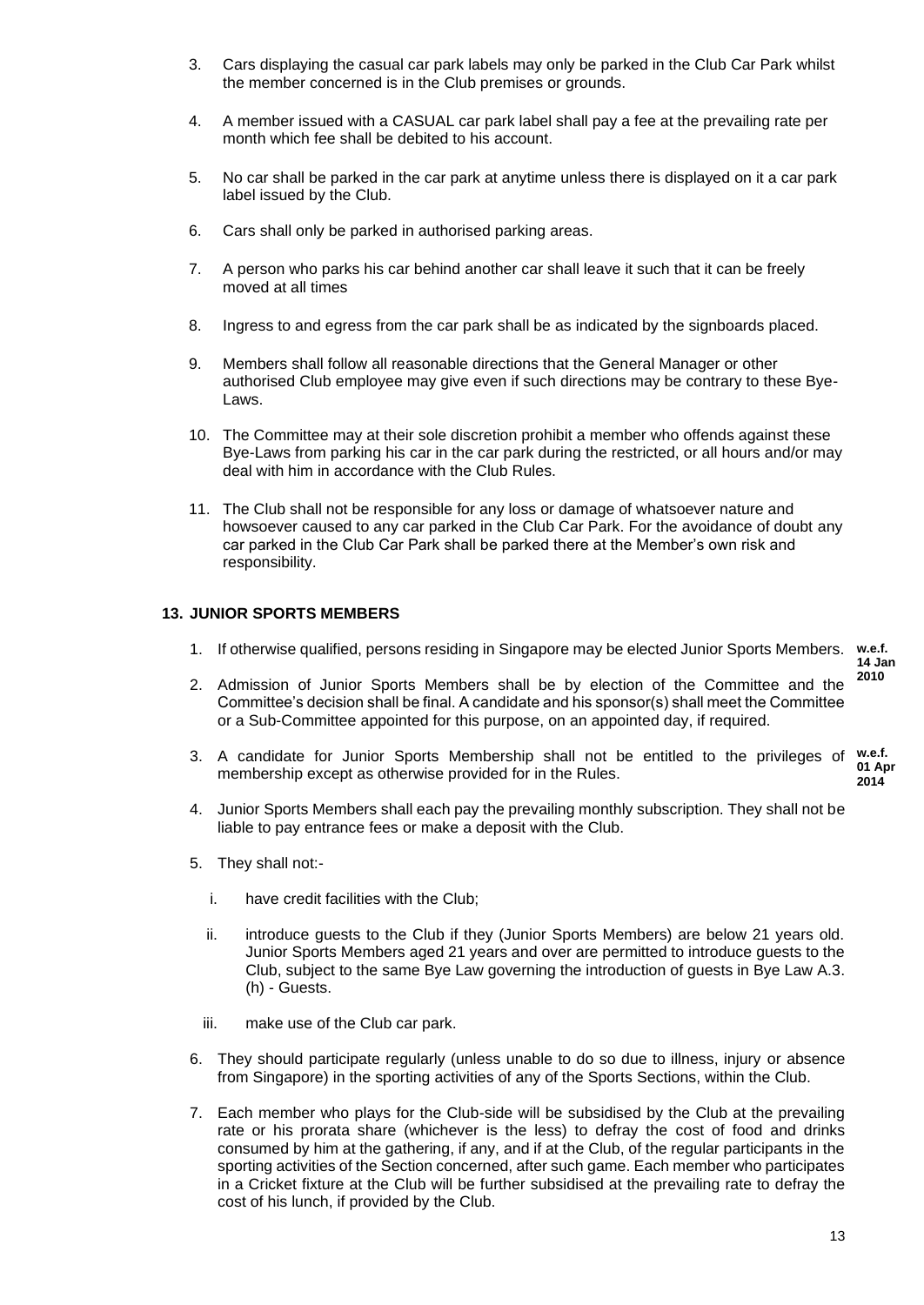# **SECTION BYE-LAWS**

#### **B. GAMES SECTIONS GENERAL:**

# **1. APPLICATION**

The Bye-Laws in this Part only apply to all games sections in addition to the Bye-Laws governing each games section.

# **2. GAMES CONTROL BOARD**

- (a) The Board shall consist of the Chairman of the Games Control Board and the Convenor or other duly appointed representative of each games section hereafter mentioned.
- (b) The Board shall meet as often as necessary as but not less than twice a year to review matters arising out of the sporting activities of the Club.
- (c) The Chairman shall have the final say in the booking and use of the various grounds and pitches in the event of a clash of fixtures or functions. He shall also be responsible for placing before the Committee all matters pertaining to the various games sections and sporting activities of the Club which require such Committee's approval.

# **3. GAMES SECTIONS**

There shall be Games Sections for each of the following:

Cricket, Rugby, Football, Hockey, Squash, Billiards and Snooker, Bowls, Tennis, Netball, Golf, **03 Jan** Darts, Balut, Bridge and such other sports as the Committee may from time to time approve. **2022**

# **4. SECTION MEMBERS**

- (a) A member of the Club shall upon registering his name in such manner as may be approved **w.e.f**  by a Section Committee be a member of that Section and is required to pay relevant monthly 21 Nov Section's subscription fee for a minimum period of twelve (12) months. **2018**
- (b) A Section member shall continue to be a member until he resigns from the Section or ceases to be a member of the Club.
- (c) A member of the Club who at the date of adoption of these Bye-Laws is a member of a Section shall without further registration continue to be a member of that Section.
- (d) A Section member shall at all times observe the Rules of the Club, these Bye-Laws and any rules made by the Section Committee and in relation to any sporting or other function organised by a Section shall at all times uphold the dignity and prestige of the Club.

# **5. PRIVILEGES**

- (a) Participation in all field sports shall be restricted to members of the Section concerned. The **w.e.f**  field sports at the date of adoption of these Bye-laws are Cricket, Rugby, Football and <sup>08 May</sup> Hockey. **2017**
- (b) Participation in all other sports shall be open to any member of the Club provided that a Section Committee may restrict the use of facilities to Section members only during such times as may be approved by the Games Control Board.

# **6. SUBSCRIPTIONS**

(a) A Section member shall pay a subscription of an amount to be determined as provided under these Bye-Laws.

**w.e.f**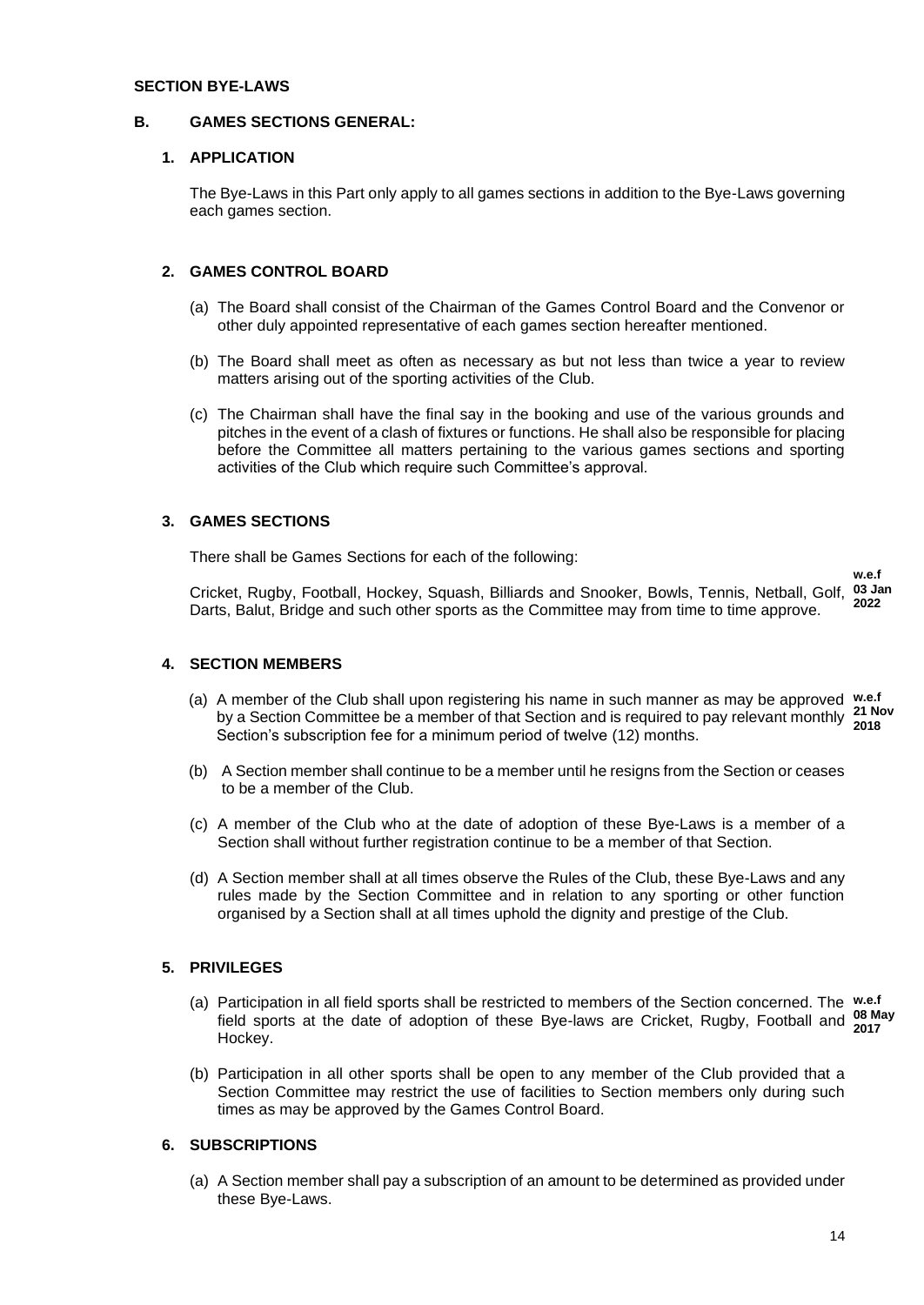- (b) The subscription payable at the date of adoption of these Bye-Laws shall continue to be payable until otherwise determined by a Section in general meeting.
- (c) A Section may by resolution in general meeting vary the subscription and determine when the same shall be payable not in any case earlier than the calendar month following the meeting.
- (d) A Section Committee may require that a Section member playing in any match organised by the Section shall share the cost of providing refreshments after the match such share to be determined by the Section Committee in their discretion.
- (e) Subscriptions and the Section member's share of cost of providing refreshments shall be charged to the member's Club account and as between the member and the Club the amount charged shall be a debt due by the member to the Club.

# **7. GENERAL MEETINGS**

- (a) A general meeting of a Section to be called the annual general meeting shall be held in the Club premises each year on a day and at a time to be appointed by the Section Committee but not in any case later than 15 months after the preceding annual general meeting except with the approval of the Committee.
- (b) The business of the annual general meeting shall be to elect a Section Committee, to receive the report and accounts of the preceding year and to transact any other business relating to the Section.
- (c) Other general meetings may be called by a Section Committee and a Section Committee shall also call a general meeting on the requisition of not less than 20% of the Section members having the right to vote stating the nature of the business to be transacted.
- (d) If a Section Committee fails to call a general meeting within 14 days of receiving a requisition the Chairman, Games Control Board may call a general meeting.
- (e) No business shall be transacted at any general meeting unless a quorum of members is present at the time the meeting proceeds to business. 10 Section members having the right to vote present in person shall form a quorum.
- (f) If within 30 minutes of the time appointed for the meeting a quorum is not present the meeting if called on the requisition of members shall be dissolved; in any other case it shall stand adjourned to such day and at such time as the Section Committee may determine.
- (g) Not less than 14 days' notice of any general meeting and 3 days' notice of an adjourned general meeting shall be given.
- (h) The Convenor of a Section shall be the chairman at all general meetings (other than a general meeting called by the Chairman, Games Control Board) or if he is not present within 15 minutes of the time appointed for the meeting or is unwilling to act, the Section Committee may appoint one of their number to be the chairman and if no Section Committee member is present and willing to act the general meeting may elect any Section member having the right to vote to be the Chairman.
- (i) The Chairman, Games Control Board or any member of the Club appointed by him shall be the chairman at all general meetings called by him.
- (j) The Chairman may, and if directed by the general meeting shall, adjourn the meeting to consult with the Games Control Board or the Committee or for any other purpose concerning the business of the meeting.

# **8. VOTING RIGHTS**

(a) A Section member other than a Junior Sports Member or Visiting Member shall be entitled to one vote at any general meeting of the Section. A Section member who is a Junior Sports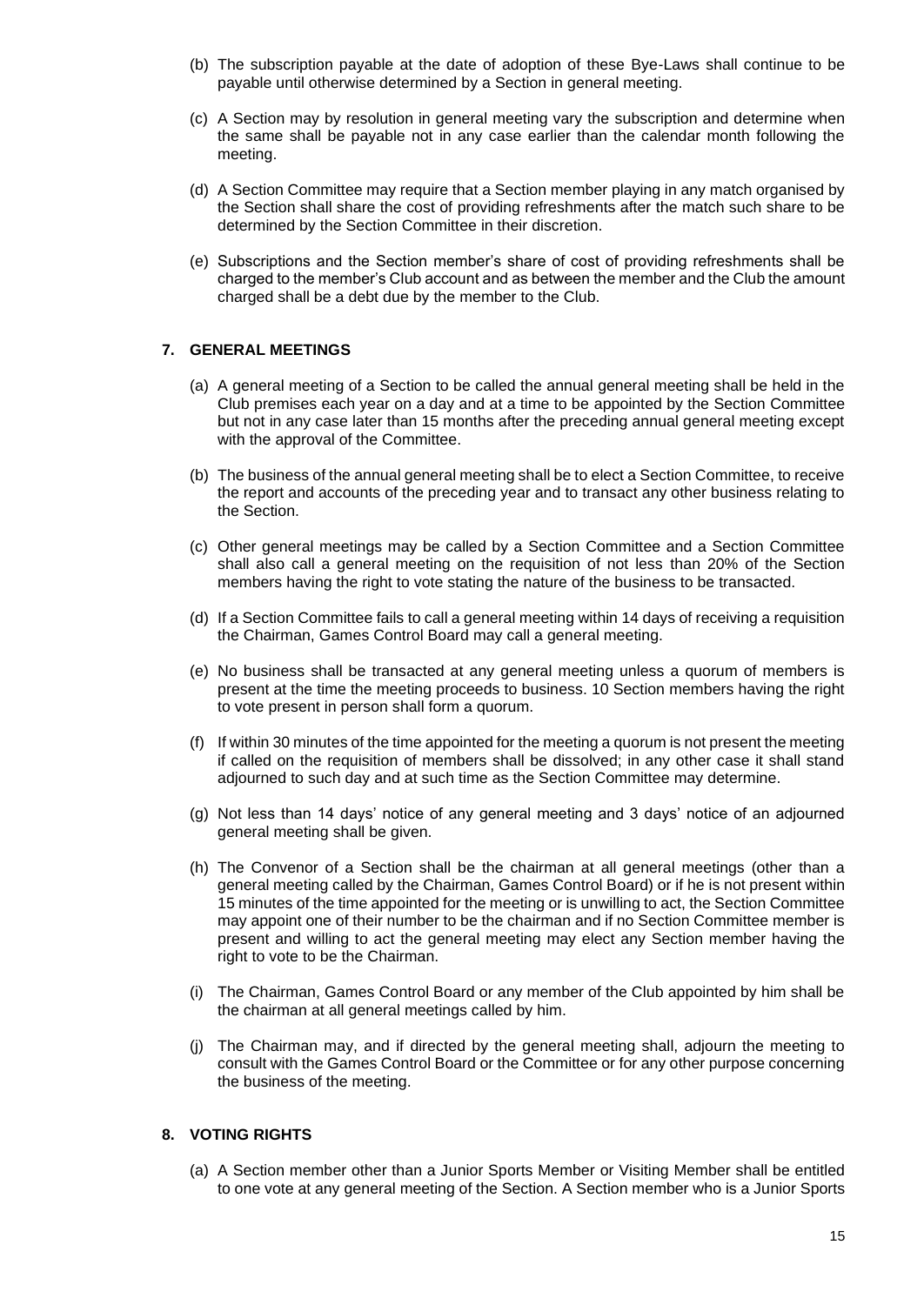Member or Visiting Member shall be entitled to attend and speak at all general meetings of the Section but shall have no vote.

- (b) A vote shall be given in person.
- (c) In the event of an equality of votes the chairman shall have a second or casting vote.

# **9. SECTION COMMITTEES**

- (a) The affairs of each of the Sections shall be managed by a Section Committee who may make rules not being inconsistent with the Rules of the Club and these Bye-Laws.
- (b) Section Committee shall consist of the Convenor, the Captain, the Secretary, the Treasurer, **w.e.f**  the Junior Sports Member Representative (applicable to sections with Junior Sports **24 Oct**  Members) and two committee Members as may be appointed under these Bye-Laws. A **2013**Convenor may serve a term of up to 3 years consecutively as the Section Convenor.
- (c) A Section Committee shall have power to fill vacancies other than in the office of the Convenor.
- (d) In the event of a vacancy in the office of Convenor, a Section Committee shall as soon as convenient convene a general meeting of the Section to fill the vacancy.
- (e) A Section Committee shall hold office until the conclusion of the next annual general meeting.
- (f) The Convenor and other office bearers of a Section shall be elected at the Section Annual General Meeting after which they shall assume office subject to subsequent ratification by the Committee.

# **10. POWERS OF SECTION COMMITTEES**

- (a) Section Committees shall have the powers set out in the succeeding clauses, but all matters affecting revenue and expenditure of Section funds shall be subject to review and control by the Committee at all times.
- (b) The Committee shall have power to revoke any resolution passed by any Section or a Section Committee or Sub-Committee.
- (c) A Section Committee shall ensure that Section members and guests of the Section observe these Bye-Laws and shall have power to withdraw privileges of membership of the Section from any Section member for a period not exceeding one month for breach or nonobservance of any of these Bye-Laws or any rule made by the Section Committee under these Bye-Laws.
- (d) The power to withdraw privileges shall not be exercised without affording the Section member concerned a reasonable opportunity of being heard.
- (e) Any Section member aggrieved by a decision of a Section Committee may appeal to the Committee through the Chairman, Games Control Board within one month of being notified of the Section Committee's decision.
- (f) Subject to these Bye-Laws, a Section Committee shall have power to regulate the use of equipment and kit, the use of facilities and times of play, to arrange matches, to organise tournaments and to nominate representatives to national sporting associations pertaining to their Section of which the Club is a member.
- (g) All Section functions shall be held in the Club unless prior approval by the Committee to hold them elsewhere has been obtained.
- (h) Fund raising in the name of the Club or Section shall not be undertaken save with the prior approval of the Committee.
- (i) Donations to any Section fund shall in all cases be paid to the Club.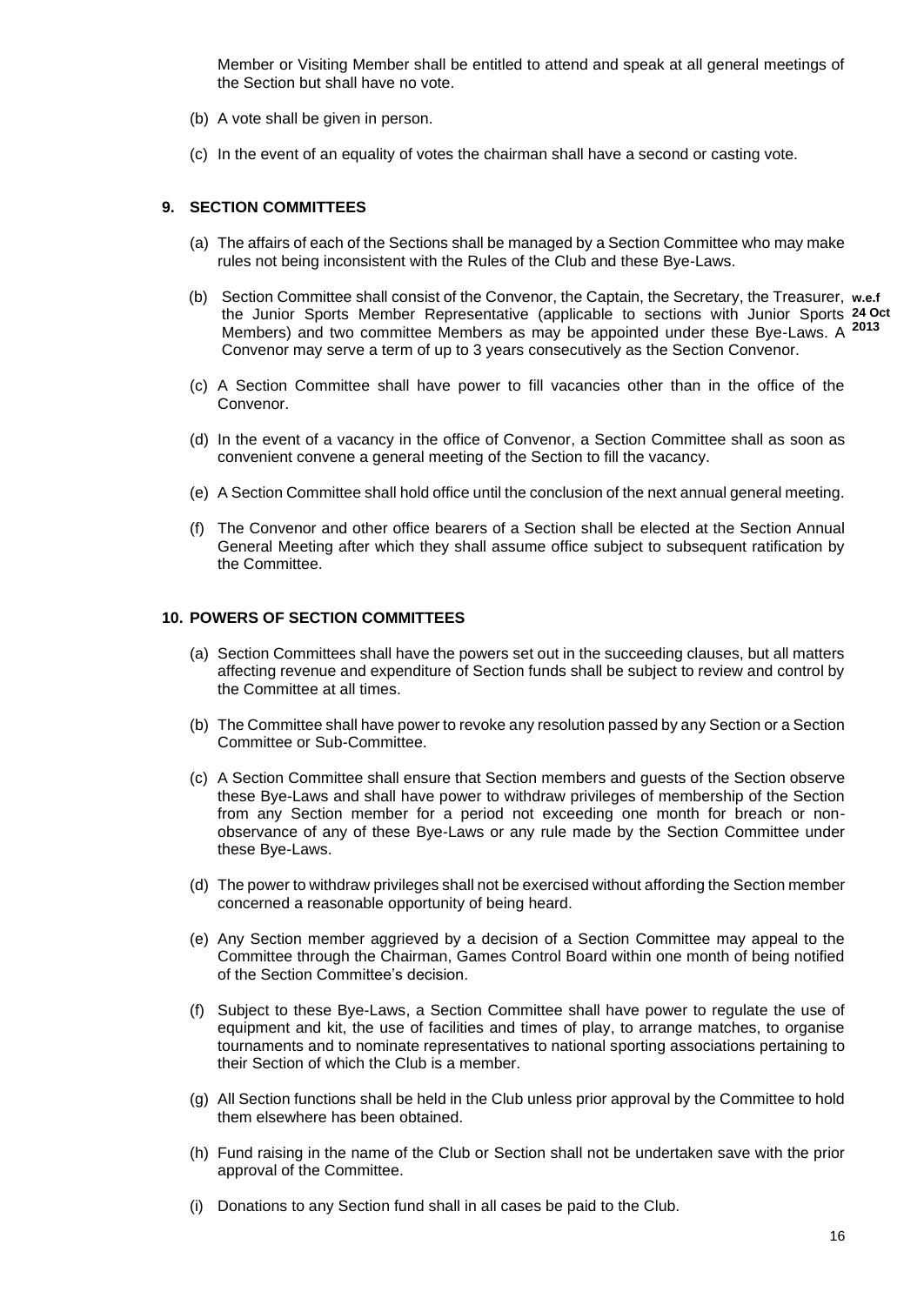(j) Purchases by Sections whether from Club or Section funds shall be made by the Management on the written authorisation or requisition of the Convenor or other person appointed by the Section Committee and the bills and invoices in respect of such purchases shall similarly be passed for payment by the Convenor or such other person.

# **11. SUB-COMMITTEES**

A Section Committee shall have power to appoint sub-committees consisting of one or more Section members to hold office until the conclusion of the next annual general meeting or until the conclusion of the business for which the sub-committee has been appointed.

# **12. REFERENCE TO GENERAL COMMITTEE**

All matters requiring reference to the Committee by a Section shall be so referred through the Chairman, Games Control Board.

# **13. TOURNAMENTS**

Subject to Bye-law B.2(c) tournaments and/or competitions may be held at such times and under such conditions as the Section Committee concerned, with the concurrence of the Management, may decide always provided that the Chairman, Games Control Board shall be informed as soon as possible of the date and conditions of such fixture.

# **14. USE OF GROUNDS AND FACILITIES**

- (a) The question of whether any ground, court or billiard table is fit for play on any occasion shall be decided by the two captains concerned or the two organisers of any particular game in consultation with the Management always provided that at all times the Management shall be the sole arbiter as to whether all or any of the said ground, court or billiard table is fit for use.
- (b) The seasons for which various sections of the ground are allotted to the several Games Sections shall be determined by the Games Control Board.
- (c) Guests intending to use any of the sports facilities other than for field sports shall pay a fee to be fixed by the Games Control Board and such fee shall be charged to the account of the member introducing the guest.

# **15. HIRING OF COURTS**

The Club grounds may be hired out to outside organisations but only with the approval of the Chairman, Games Control Board and at rates to be approved by the Committee from time to time.

# **16. SECTION TOURS**

- (a) In any tour undertaken by a Section, the Section Committee shall appoint a Tour Manager, a Captain and a Treasurer. Such appointees shall be subject to the approval of the General Committee.
- (b) Sections going on an overseas tour are required to submit detailed estimates of income and expenditure to the General Committee as a guide for control of receipts and payments.
- (c) Tour expenses can only be authorised and signed by the Tour Manager and Captain or the Treasurer.
- (d) Sections requiring advances in cash either in local or foreign currency to defray expenses during the tour should submit estimates of expenditure to cover such advances. Such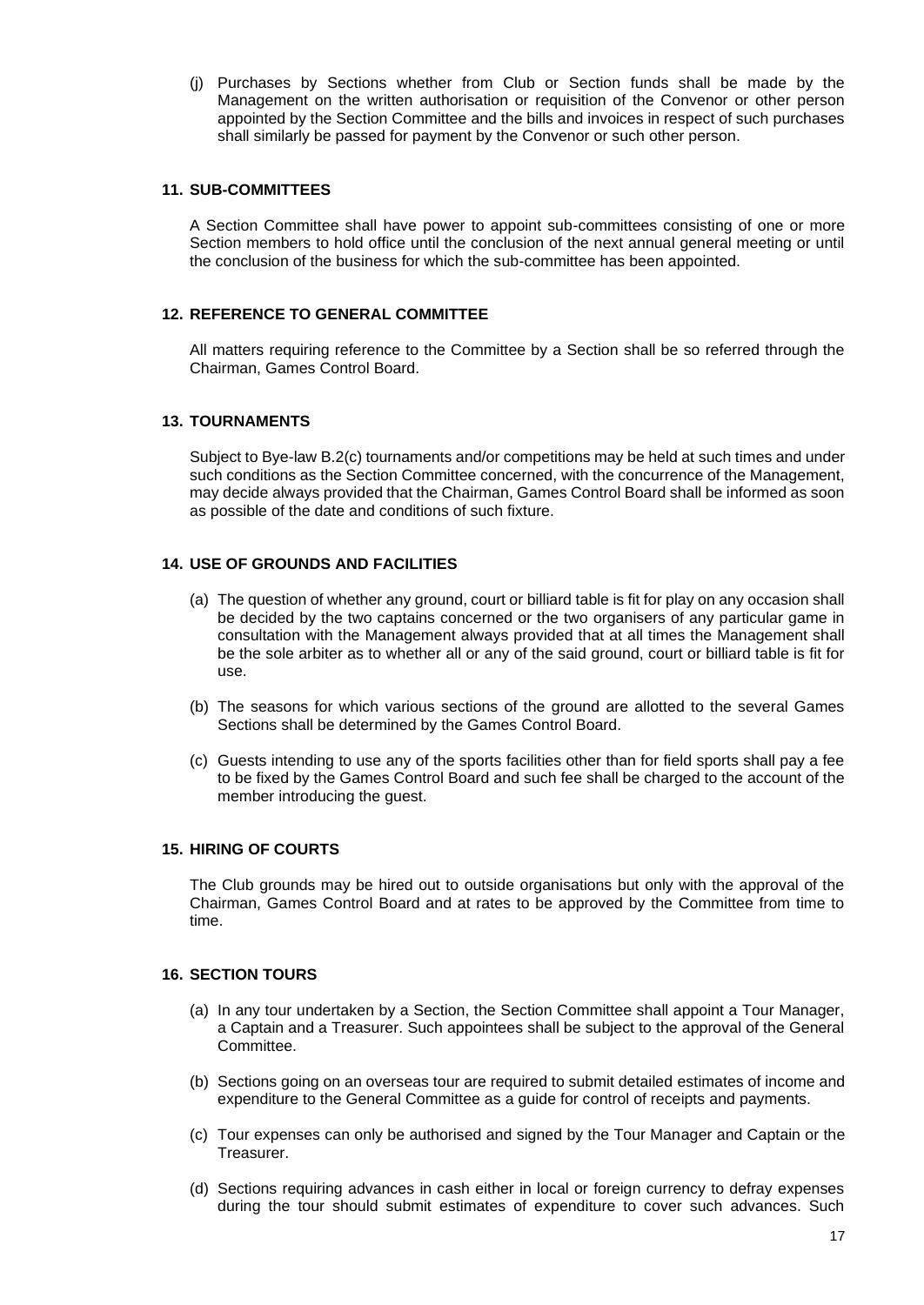estimates should be counter signed by the Tour Manager and the Captain or the Treasurer. Disbursements of such advances should only be made with the prior approval of the Finance Sub-Committee.

- (e) Sections are required to incorporate in their Tour Report details of the places visited including gifts and souvenirs presented or received.
- (f) Where souvenirs taken from the Club are not presented to the opposition team officials they should be returned to the Club accordingly.
- (g) All expenditures incurred should be supported by receipts or vouchers. Where receipts are not available, a voucher stating the expenditure should be certified by the Tour Manager and the Captain or the Treasurer.
- (h) The Final Statement of the tour expenses must be substantiated by the Tour Manager and the Captain or the Treasurer.
- (i) A Tour Report with the Final Expenditure Statement must be submitted to the Committee within one month from the date of the return of the tour party.

# **B.I. CRICKET**

- 1. Cricket shall be played according to the laws of Cricket as laid down by the Marylebone Cricket Club ("MCC") provided that where a match is played under the auspices of the Singapore Cricket Association it shall be played according to such laws as adopted or modified by the Singapore Cricket Association.
- 2. The subscription shall be the prevailing monthly sum as determined by the Section from time to time.
- 3. The annual general meeting of the Section shall be held each year, in accordance with Games Bye-Law B.7.(a)
- 4. The Section Committee will consist of the following members Convenor, Captain of Cricket, Secretary, Treasurer, Tours Fixtures & Events Secretary, Secretary of Social Cricket and Sat XI Representative. The Section Committee will appoint the following empowered **w.e.f**  subcommittees - Captains' subcommittee, Tours Fixtures and Events subcommittee and <sup>02 Jan</sup> Cricket Youth Development subcommittee, which will function under the leadership of the elected office bearers. The Section Committee will also be authorised to co-opt additional members and/or form additional subcommittees as may be required to fulfill the section's objectives and carry on the effective administration of the section's affairs. **2021**
- 5. The Section Committee shall appoint a Selection Committee which shall consist of the Captain (who shall be chairman of all meetings of the Selection Committee) the Vice-Captain, the B XI Captain and the Saturday XI Captain.
- 6. The Selection Committee shall be responsible for team selection and subject only to the general policy of the Club and any directions of the Committee their decision shall be final.
- 7. Subject to these Bye-Laws the Selection Committee shall also be responsible for the purchase and maintenance of equipment.
- 8. Members playing Cricket for the Club shall be attired in cricket whites.

# **B.II. RUGBY FOOTBALL**

- 1. Rugby Football shall be played according to the laws of the International Rugby Board ("IRB") provided that where a match is played under the auspices of the Singapore Rugby Union it shall be played according to such laws as adopted or modified by the Singapore Rugby Union.
- 2. The subscription shall be the prevailing monthly sum as determined by the Section from time to time.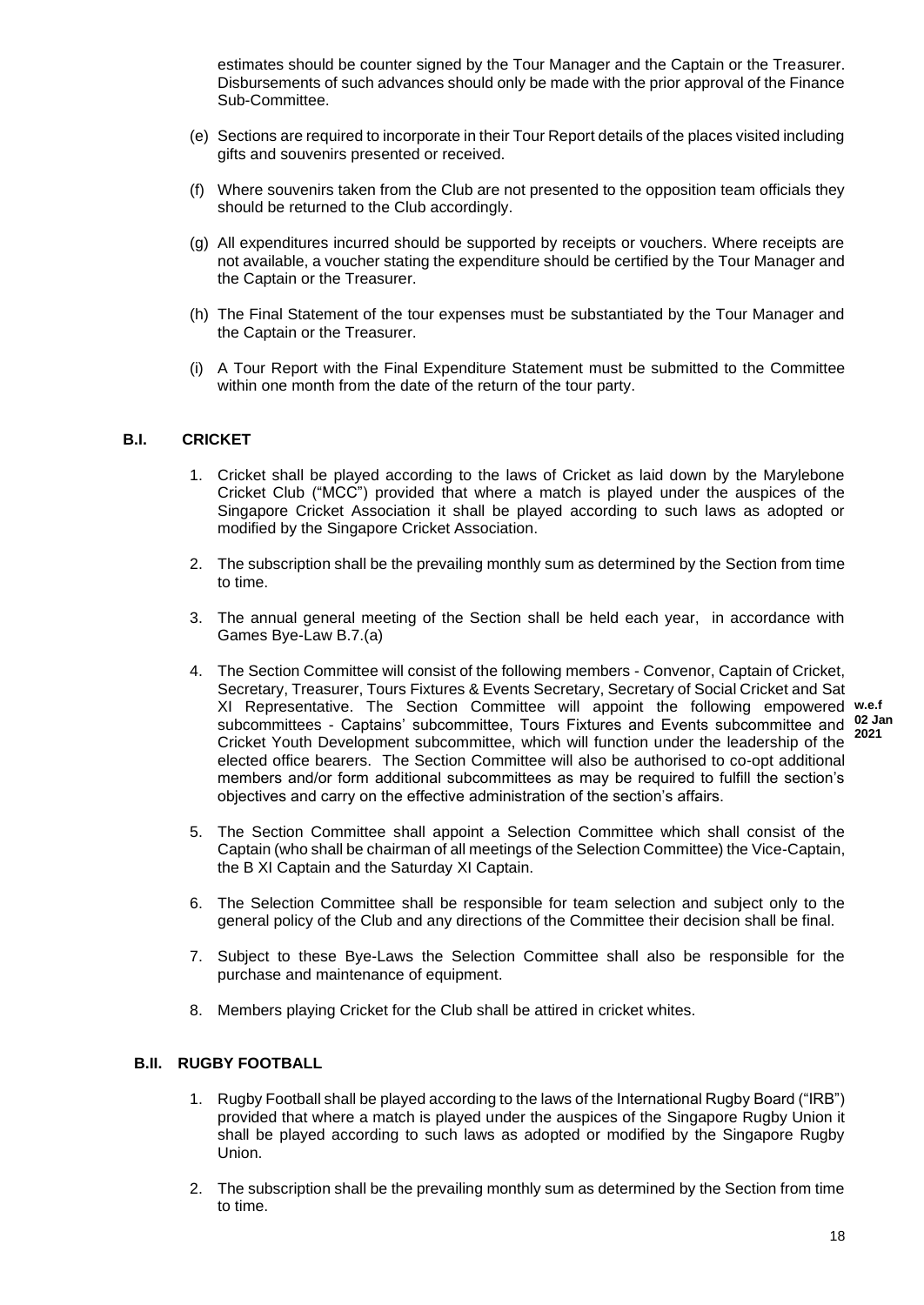- 3. The annual general meeting of the Section shall be held each year, in accordance with Games Bye-Law B.7.(a)
- 4. The Section Committee shall consist of the Convenor, the Captain, the Secretary and the **Treasurer**

# **B.III. FOOTBALL**

**w.e.f 08 May 2017**

- 1. Football shall be played according to the Laws of the Game and Decisions of the International Board of FIFA provided that where a match is played under the auspices of the Football Association of Singapore it shall be played according to such laws as adopted or modified by the Football Association of Singapore.
- 2. The subscription shall be the prevailing monthly sum as determined by the Section from time to time.
- 3. The annual general meeting of the Section shall be held each year, in accordance with Games Bye-Law B.7.(a)
- 4. The Section Committee shall consist of the Convenor, the Captain, the Secretary and the **Treasurer.**

# **B.IV. HOCKEY**

- 1. Hockey shall be played according to the rules of the International Hockey Federation (FIH) and the Singapore hockey Federation (SHF) provided that insofar as there is a conflict between the rules of the FIH and the SHF, the rules of the SHF shall prevail.
- 2. The subscription shall be the prevailing monthly sum as determined by the Section in a Section's general meeting from time to time.
- **w.e.f 10 Feb 2017**
- 3. The annual general meeting of the Section shall be held each year, in accordance with Games Bye-Law B.7.(a)
- 4. The Section Committee shall consist of the Convenor, Mens Captain, Ladies Captain, the Secretary, the Treasurer, Mens Social Secretary, and Ladies Social Secretary and such additional members not exceeding four (4) as may be appointed under these Bye-Laws. The Mens Captain and Mens Social Secretary shall be men and the Ladies Captain and Ladies Social Secretary shall be women. There shall always be a minimum of 3 men and 3 women on the Section Committee.
- 5. The Section Committee will also be authorised to co-opt additional members and/or form additional subcommittees as may be required to fulfill the section's objectives and carry on the effective administration of the section's affairs. **w.e.f 24 Nov 2010**

#### **B.V. TENNIS**

- 1. Tennis shall be played according to the rules of the International Tennis Federation ("ITF") provided that where a match is played under the auspices of the Singapore Lawn Tennis Association it shall be played according to such rules as adopted or modified by the Singapore Lawn Tennis Association.
- 2. The subscription shall be the prevailing monthly sum as determined by the Section from time to time.
- 3. The annual general meeting of the Section shall be held in each year, in accordance with Games Bye-Law B.7.(a).
- 4. The Section Committee of the Section shall consist of the Convenor, the Captain, the Ladies Captain, the Secretary, the Treasurer and the Social Secretary elected at the Section AGM.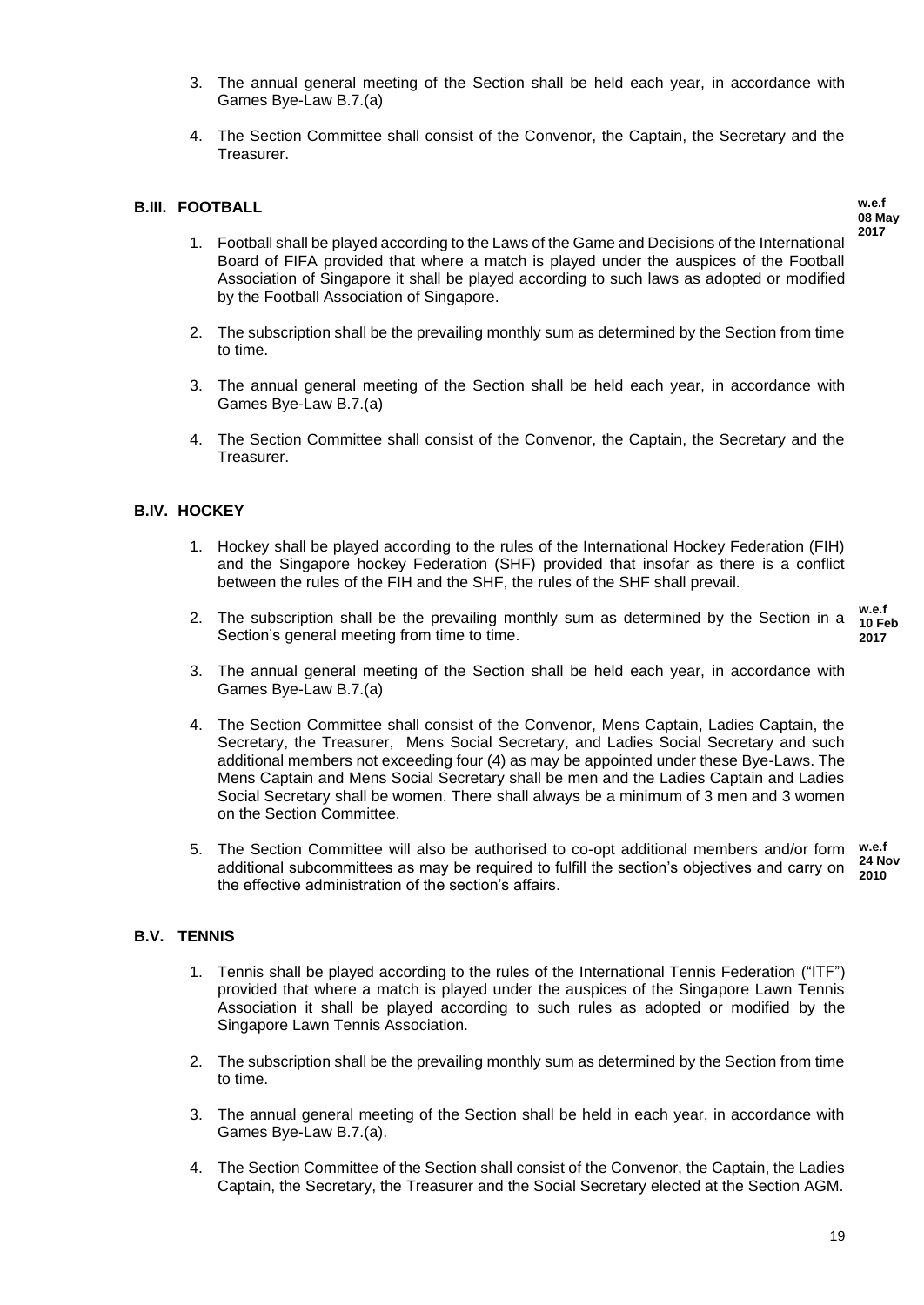5. The required dress for Tennis shall conform to reasonable standards of propriety and cleanliness.

a) Permissible tennis attire

All players are required to adhere to acceptable standards of tennis attire. For the purposes of this Bye-Law, appropriate tennis attire comprises of recognised tennis clothing sold for the purpose of playing tennis. Clothing such as sweat shirts, dress shirts, tee shirts, football shirts, bermuda shorts, jogging shorts, football shorts, board shorts and casual shorts are not considered appropriate tennis attire.

- b) Permissible tennis headwear Headwear should be appropriate for tennis. Any branding or logos on headwear must be tennis-related.
- c) Permissible tennis footwear All players must wear appropriate non-marking tennis shoes. For the purposes of this Bye-Law, jogging, running or casual shoes are not considered appropriate tennis shoes.
- 6. The fee for the use of a court shall be at the prevailing rate per evening or part thereof as determined from time to time at the General Committee's discretion.
- 7. A member who has reserved a court and cannot play must inform the Club's receptionist by noon on the day of play. Failure to do this may result in the member being fined. In addition the member may be barred from using the Club's tennis facilities for 14 consecutive days. The Section Committee may, at its discretion, waive or reduce either or both penalties. The top person on the reserve list will be allocated the cancelled court.
- 8. Bookings of Tennis Courts, the Open Court, Club and Guest Nights will be agreed with the Chairman, Games Control Board, and posted on the Tennis Section Notice Board.
- 9. (a) The Convenor may reserve all or any of the courts for Section purposes.
	- (c) The Chairman, Games Control Board, in consultation with the Convenor, may reserve and permit the use of all or any of the courts for other special purposes.
- 10. The Convenor with the concurrence of the Chairman, Games Control Board, may nominate one day of the week as guest night and one day of the week as Section Night. Overseas players may be introduced to play on the guest night and on any other day, including Club Night, with the prior permission of the Convenor or Management provided they are prepared on Club Nights to mix with other Section members as instructed by the Section Committee member in charge

All guests are subject to the Rules and Bye-Laws relating to guests.

11. Junior players. At the discretion of the Section Committee children over 12 years of age may be permitted to play Tennis after 5.00 p.m. on the understanding that they are not allowed to book courts and must also play with an adult Section member. Junior players shall not take part in the Friday Club Night Tennis unless they have been given special permission to do so by either the Convenor or the Section Committee. Children may play under the supervision of an adult Section member between 4-5 p.m. except when the courts have been reserved under Bye-law G.9. above.

# **B.VI. BOWLS**

- 1. Bowls shall be played according to the laws of the game of the World Bowls Board ("WBB"). Special arrangements where necessary because of local conditions shall be within the limitations of the laws relating to domestic and national competitions.
- 2. The subscription shall be the prevailing monthly sum as determined by the Section from time to time.
- 3. The annual general meeting of the Section shall be held each year, in accordance with Games Bye-Law B.7.(a).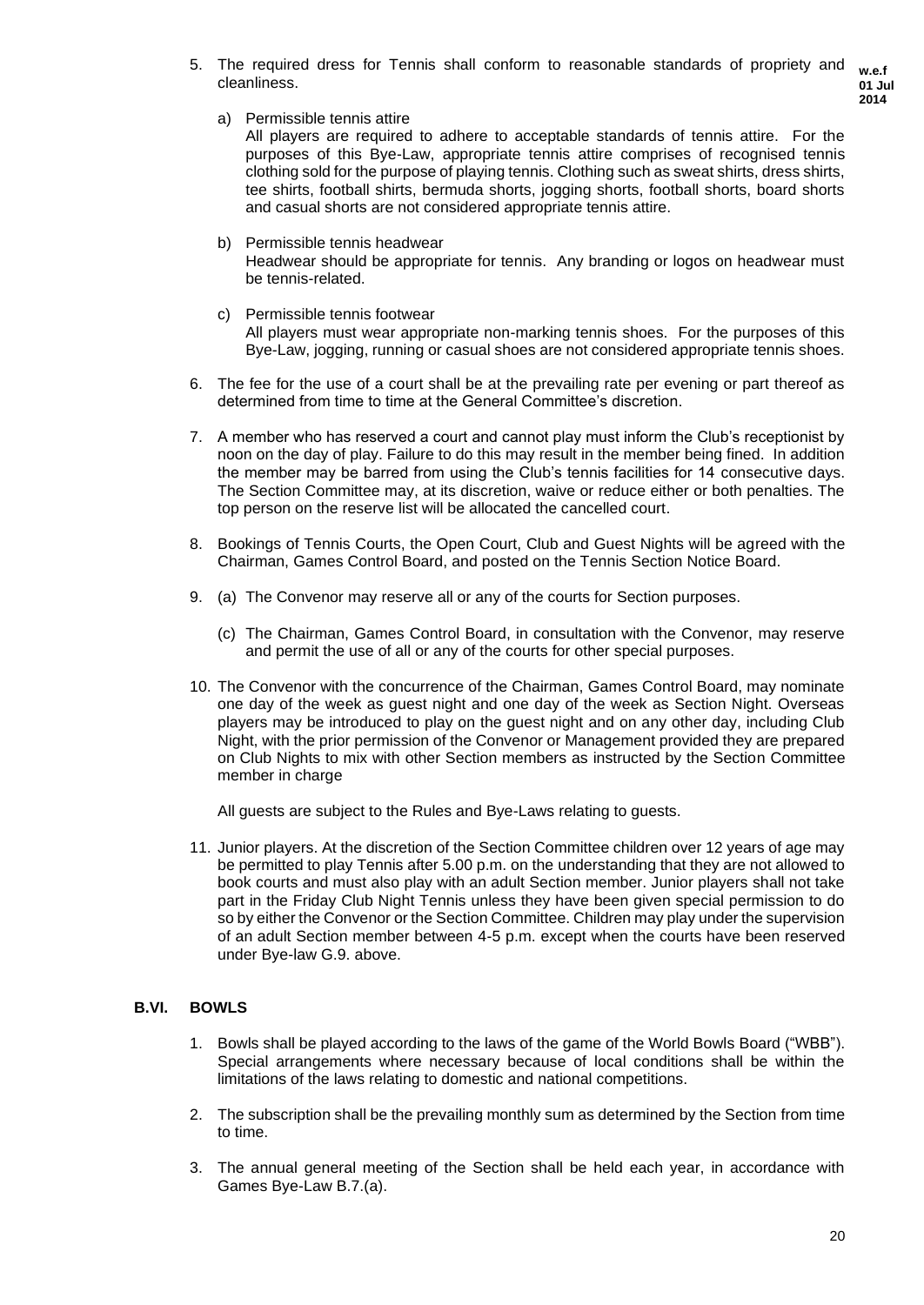- 4. The Section Committee shall consist of the Convenor, the Captain, the Vice Captain, the Treasurer, the Secretary and such additional members not exceeding two (2) as may be appointed under these Bye-Laws.
- 5. All players must wear smooth soled heelless bowling shoes when on the Bowling Green. In competitions and fixtures against other clubs, all players must be attired in white or pale cream.
- 6. Children under 12 shall not be allowed within the precincts of the Bowling Green during competitions and matches. At other times children under 12 should be under the direct supervision of an adult Section member.
- 7. The Section Committee shall arrange and control all the competitions, matches and functions of the Section in agreement with the Chairman of the Games Control Board and Club management as appropriate.
- 8. Hours of opening of the Bowling Green shall be decided by the Section Committee in consultation with Club Management.

# **B.VII. BILLIARDS AND SNOOKER**

- 1. Billiards and Snooker shall be played according to the rules of the World Snooker Association ("WSA").
- 2. The subscription shall be the prevailing monthly sum as determined by the Section from time to time.
- 3. The annual general meeting of the Section shall be held in each year, in accordance with Games Bye-Law B.7.(a).
- 4. The Section Committee shall consist of the Convenor, the Captain and the Secretary, and such additional members not exceeding six (6) including a Treasurer as may be appointed by the Section Committee from time to time.
- 5. In this section of the Bye-Laws "session" shall mean a game played over a period not exceeding 40 minutes.
- 6. A member shall not be entitled to more than one consecutive session if other members are waiting to play; except that a player who has just finished one session may be invited to play by the member who has the next session booked if the latter is unable to find a waiting member to play with.
- 7. No member should play alone or with a marker whilst other members are waiting to play, unless he has made genuine attempts to find another member to play with.
- 8. A table is deemed vacant when the waiting list does not bear the name of any member, present in the billiards section at that time or when session has been concluded.
- 9. A member is deemed to have booked a table only if his name is on the waiting list and he is present when the table becomes vacant.
- 10. If a member is not ready to play when called upon his booking shall be cancelled.
- 11. The tables shall be available for the use of members in the sequence in which their names appear on the waiting list, but if members with bookings join in play their names shall be deleted from the list.
- 12. Guests may not book tables but may play when invited by a member.
	- (a) No member is allowed to book a table to allow his guests to play among themselves. At all material time, one member of the Club should play with the guests.
- 13. Players shall not smoke, drink or eat over the table.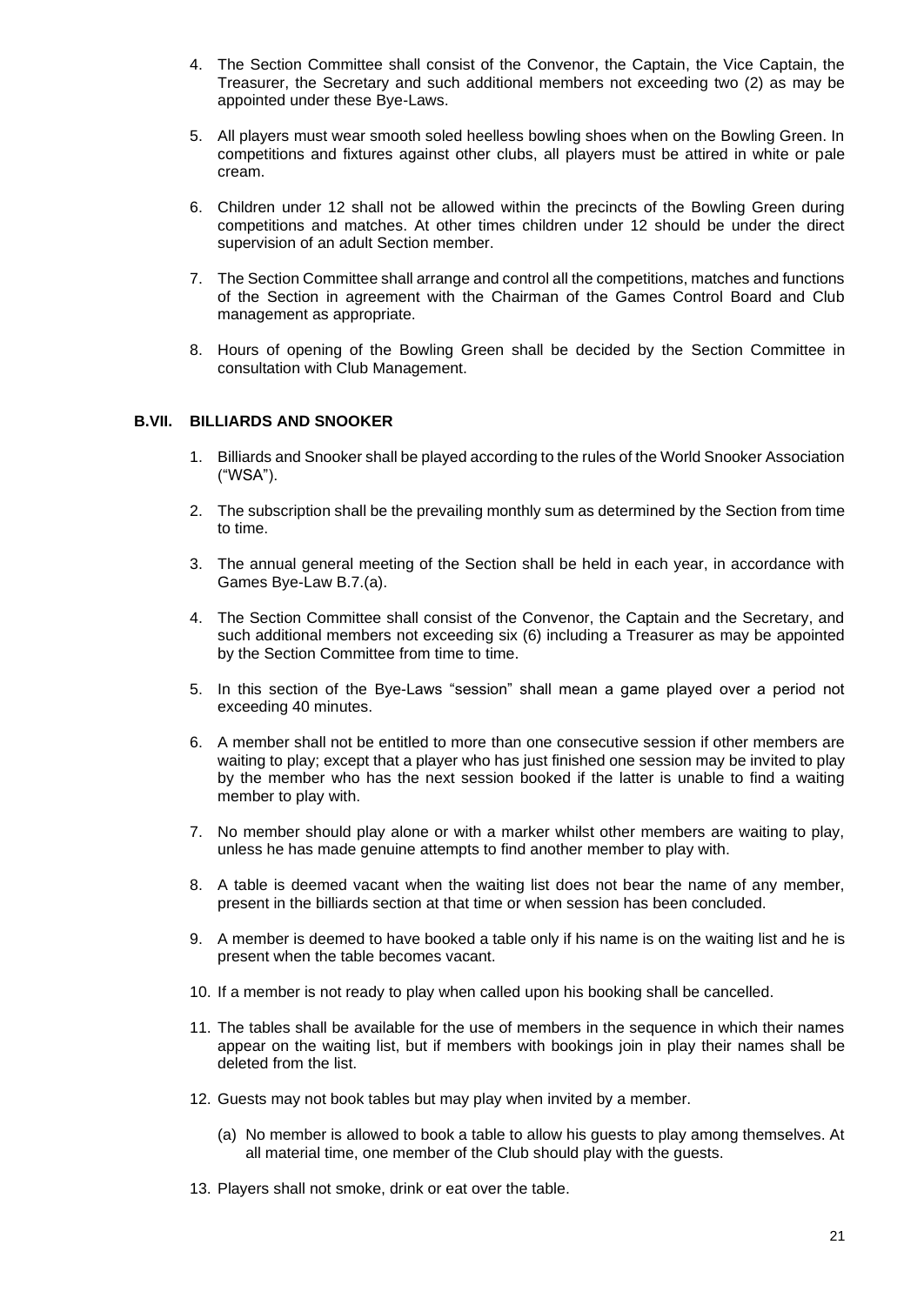- 14. The fee for the use of a table shall be at the prevailing rate per session. In the event a member is playing with a guest, the said fee shall be at the prevailing rate per session. The fee may be altered from time to time by the Section Committee in agreement with the Committee.
- 15. Either or both billiards tables may be reserved for section purposes by the Convenor in agreement with the Chairman, Games Control Board.
- 16. The Convenor or his duly appointed representative who shall at all times be a member of the Section Committee shall arrange and control all matches and functions of the Section in agreement with the Chairman, Games Control Board.

# **B.VIII. SQUASH**

- 1. Squash shall be played according to the rules of the World Squash Federation ("WSF") and the Singapore Squash Rackets Association ("SSRA") provided that insofar as there is a conflict between the rules, the rules of the Singapore Squash Rackets Association shall prevail.
- 2. The subscription shall be the prevailing monthly sum as determined by the Section from time to time.
- 3. The annual general meeting of the Section shall be held each year, in accordance with Games Bye-Law B.7.(a).
- 4. The Section Committee shall consist of the Convenor, Men's Captain, Ladies' Captain and the Secretary.
	- (a) The Squash courts may be booked by Squash Section members only and the member who books a court must himself play. **w.e.f**

**24 Apr 2017**

- (b) The same two players may not book courts for their sole use for consecutive sessions.
- 5. Court bookings shall be for a duration of 45 minutes only and shall not be made more than one week ahead.
- 6. (a) Any one guest of a member may only be invited to play once in a week and the host must himself play with the guest.

(b) The Section Committee may with the concurrence of the Chairman, Games Control Board, nominate certain times as "guest periods" and no guests, with the exception of overseas guests, shall be introduced to play at any time other than the nominated guest periods without the prior permission of the Convenor, Captain or Management.

(c) Guest fee is at the prevailing rate per guest per session. In the event that members fail to sign the chit when they bring in guests, the penalty for doing so shall be a fine at the Section Committee's discretion.

- 7. Bookings shall be made by entering the name and Club number of the members concerned, or in the case of guests the word "guest", in the Squash book at the reception desk.
- 8. The notice of cancellation of a court must be given by 6 p.m. on the day previous to the Court booking. Failure to give the appropriate notice shall render the player concerned liable to a fine at the Section Committee's discretion and the offending player shall be barred from the use of the Squash facilities for a period of 7 days. Failure to sign a chit for use of the court will be construed as an indication that the player has not used the court, rendering him liable to the above penalties. The Section Committee may, at its discretion, waive either or both penalties.
- 9. The fee for the use of the court shall be at the prevailing rate per court for every 45 minutes or part thereof, which may be altered from time to time at the Section Committee's discretion.
- 10. The Convenor (or Captain) may, with the concurrence of the Chairman, Games Control Board, and after giving adequate notice to members, reserve both or either of the courts for the following purposes:-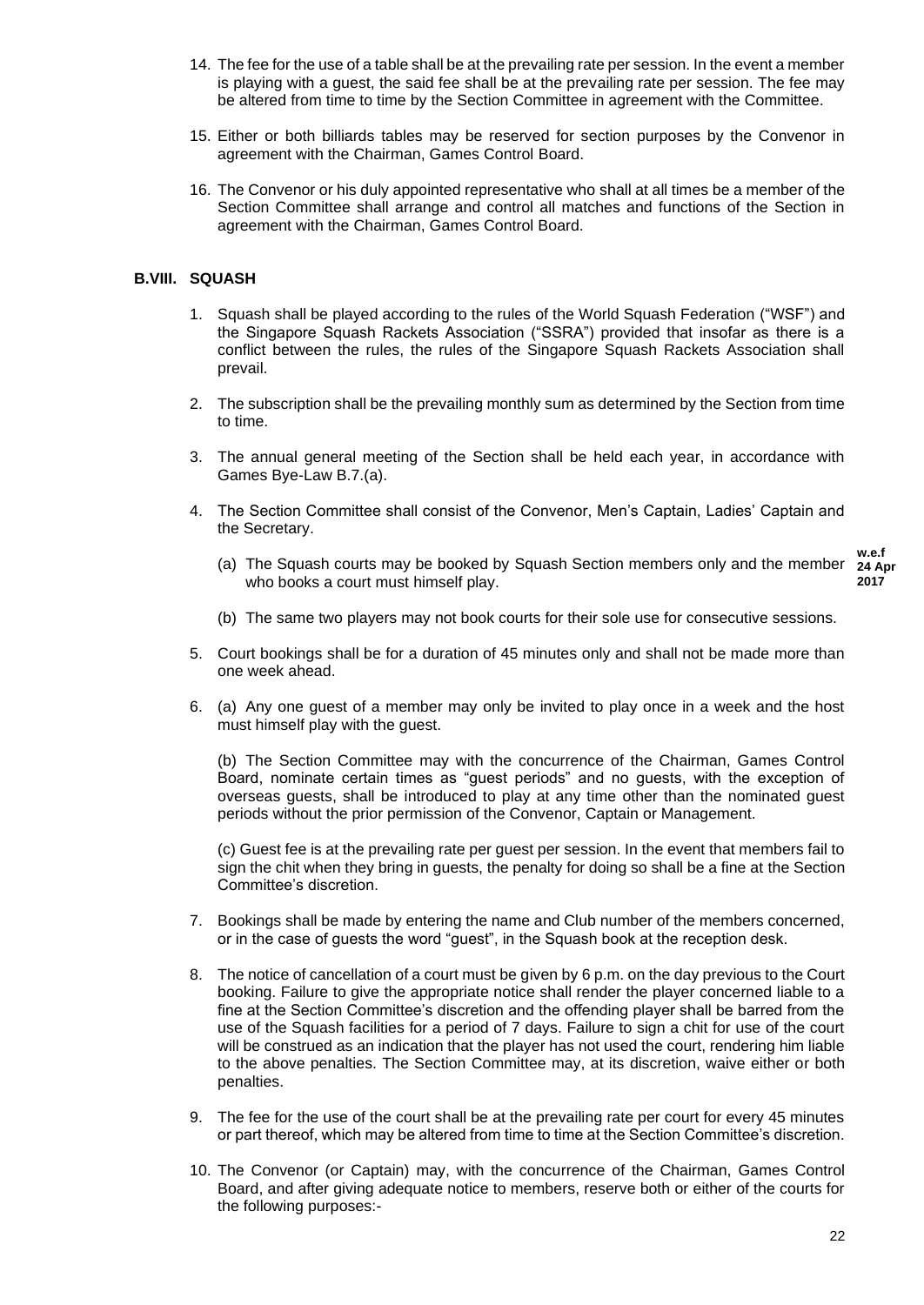- (a) Inter Club competition;
- (b) League competition matches in which the Club is represented;
- (c) Invitation social matches in which the Club is represented;
- (d) Club nights for Section members and invited players selected by the Captain or Convenor.
- 11. Attire: The attire will be as designated by the Section Committee and displayed on the Squash Section Notice Board.

# **B.IX. GOLF**

- 1. The Rules of the game of Golf shall be those currently adopted by the Royal and Ancient Golf Club of St Andrews and the United States Golf Association.
- 2. The subscription shall be the prevailing monthly sum as determined by the Section from time to time.
- 3. The annual general meeting of the Section shall be held each year, in accordance with Games Bye-Law B.7.(a).
- 4. The Section shall consist of the Convenor, Captain, Secretary, Treasurer and such additional members as may be required for the administration of the Section.
- 5. There shall be a Selection Committee, the Chairman of which will be the Captain and one or more Section Members.
- 6. The Selection Committee shall be responsible for team selection and subject only to the general policy of the club and any directions of the Committee, their decision shall be final.
- 7. A Handicap Register shall be maintained and all Members who are members of golf clubs must declare their current handicap as is registered at their Home Club.
- 8. A Member shall inform the Club of any revision in his handicap as notified to him by his Home Club.
- 9. The Section Committee shall have the power to revise a member's handicap (upwards or downwards) after any match or tournament and such revised handicap shall be applicable in competition arranged by the Section.
- 10. The Section Committee shall have the power to organise matches and tournaments on any of the Golf Courses in the Republic of Singapore and Malaysia and fix such fees as may be required for the block booking and payment of green fees for the use of courses.
- 11. Eligibility for Club Competition shall be confined to Life, Ordinary, Ordinary (Transferable), Nominees of Corporate Member (Transferable), Sports, Term, Family and Junior Sports Members who are Members of the Section.
- 12. The entrance fee of all competitions in addition to booking and green fees shall be decided by the Section Committee.
- 13. The dates, schedules of times and courses for all competitions shall be fixed by the Section Committee.
- 14. A competitor in any competition who fails to appear on the starting tee at the appointed time or when called shall be disqualified, and shall nevertheless be debited with double the cost of the entrance fee and such other fees that may be applicable. He shall further be disqualified from taking part in any other organised competition of the Club for a period of 2 months unless 48 hours prior notice or an explanation in writing satisfactory to the Captain is given.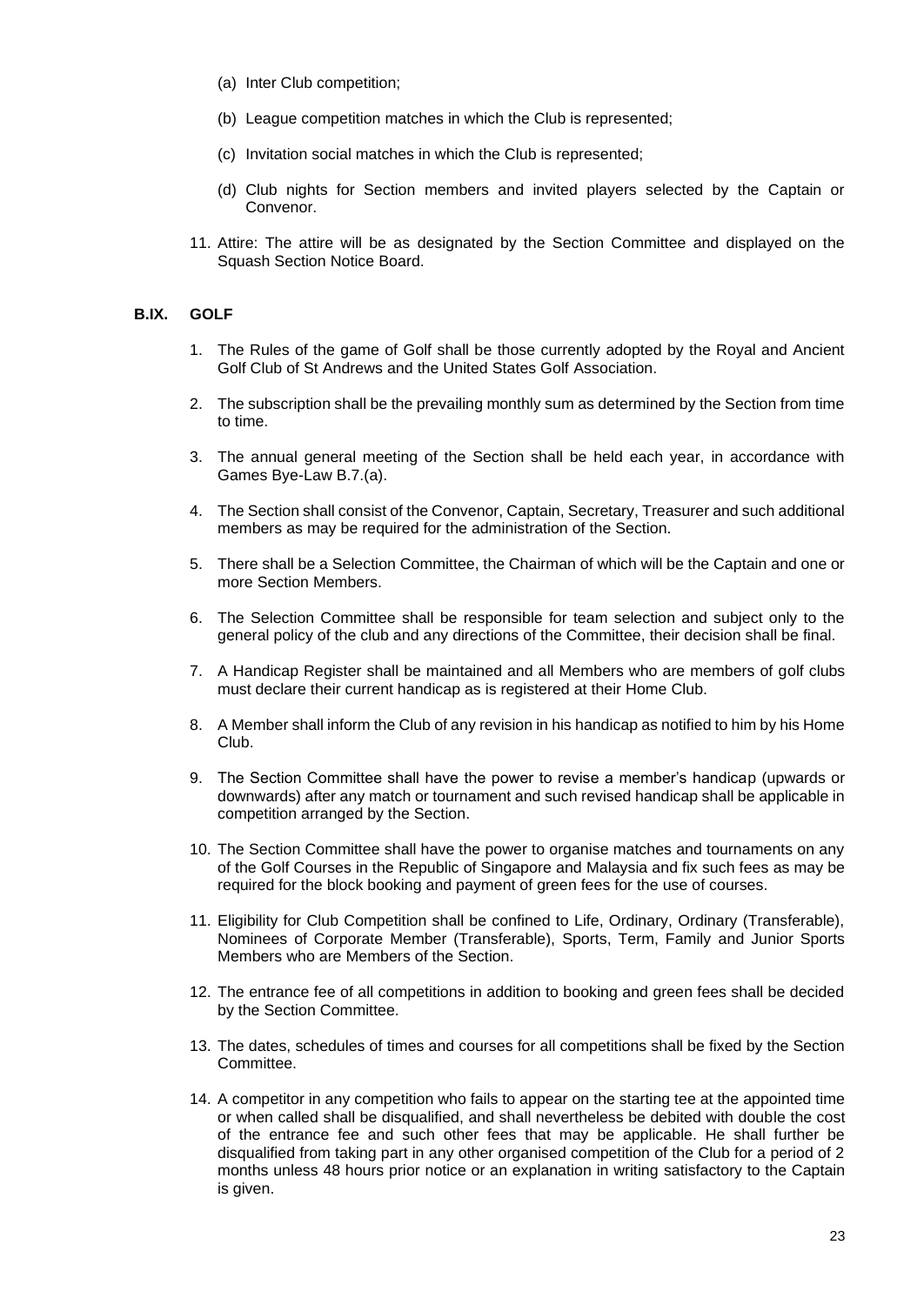- 15. As far as possible after the entries are closed in any competition and a draw made, no further entry will be accepted.
- 16. Before the start of a competition, competitors must provide themselves with a score card and sign their names as competitors in the manner provided and must otherwise comply with the requirements of the competition; a competitor failing to observe this rule shall be automatically disqualified.
- 17. The score shall be duly recorded during the course of play and shall be vouched for by the signature of the person who kept the score; scores may be kept only by members or by markers approved by the Section Committee.
- 18. In all competitions involving individual stroke play, players must return their cards whether completed or not at the conclusion of play. Any player who fails to comply with this Bye-law shall not be eligible to enter for any competition again unless in the opinion of the Section Committee special reasons exist to justify waiving this Bye-Law.
- 19. In match play it shall be the duty of the winner to see that the result is duly reported.
- 20. Ballsweeps shall be held on such competitions and upon such conditions as the Section Committee may decide either in respect of the whole competition or in respect of either of the nine holes thereof. A competitor disqualified from a competition shall also be disqualified from the ballsweeps.
- 21. In stroke play competitions, in the event of a tie a count back system shall be followed, as may be determined by the Section Committee.

# **B.X. NETBALL**

- 1. Netball shall be played according to the rules of the International Netball Federation Ltd ("INFL") and Netball Singapore provided that insofar as there is a conflict between the rules, the rules of the Netball Singapore shall prevail.
- 2. The subscription shall be the prevailing monthly sum as determined by the Section from time to time.
- 3. The annual general meeting of the Section shall be held each year, in accordance with Games Bye-Law B.7.(a).
- 4. The Section Committee shall consist of the Convenor, the Captain, the Treasurer and the Secretary, and such additional members as may be appointed by the Section Committee from time to time.

# **B.XI. DARTS**

- 1. Darts shall be played according to the rules and regulations of the Singapore Darts Association ("SDA") except where there is a conflict in rules between the SDA and the Club, the rules of the Club shall apply.
- 2. The subscription shall be the prevailing monthly sum as determined by the Section from time to time.
- 3. The annual general meeting of the Section shall be held each year, in accordance with Games Bye-Law B.7.(a).
- 4. The Section Committee shall consist of the Convenor, Captain (who shall be the captain in the 1st team), Vice-Captain, Secretary, Treasurer, Social Secretary and a maximum of two committee members.
- 5. The Section Committee shall appoint a Selection Committee consisting of the Convenor, Captain and Vice-captain. The Selection Committee shall be responsible for team selection for all competitive matches played by the section. Except where determined by directions from the Section Committee, all decisions of the Selection Committee shall be final.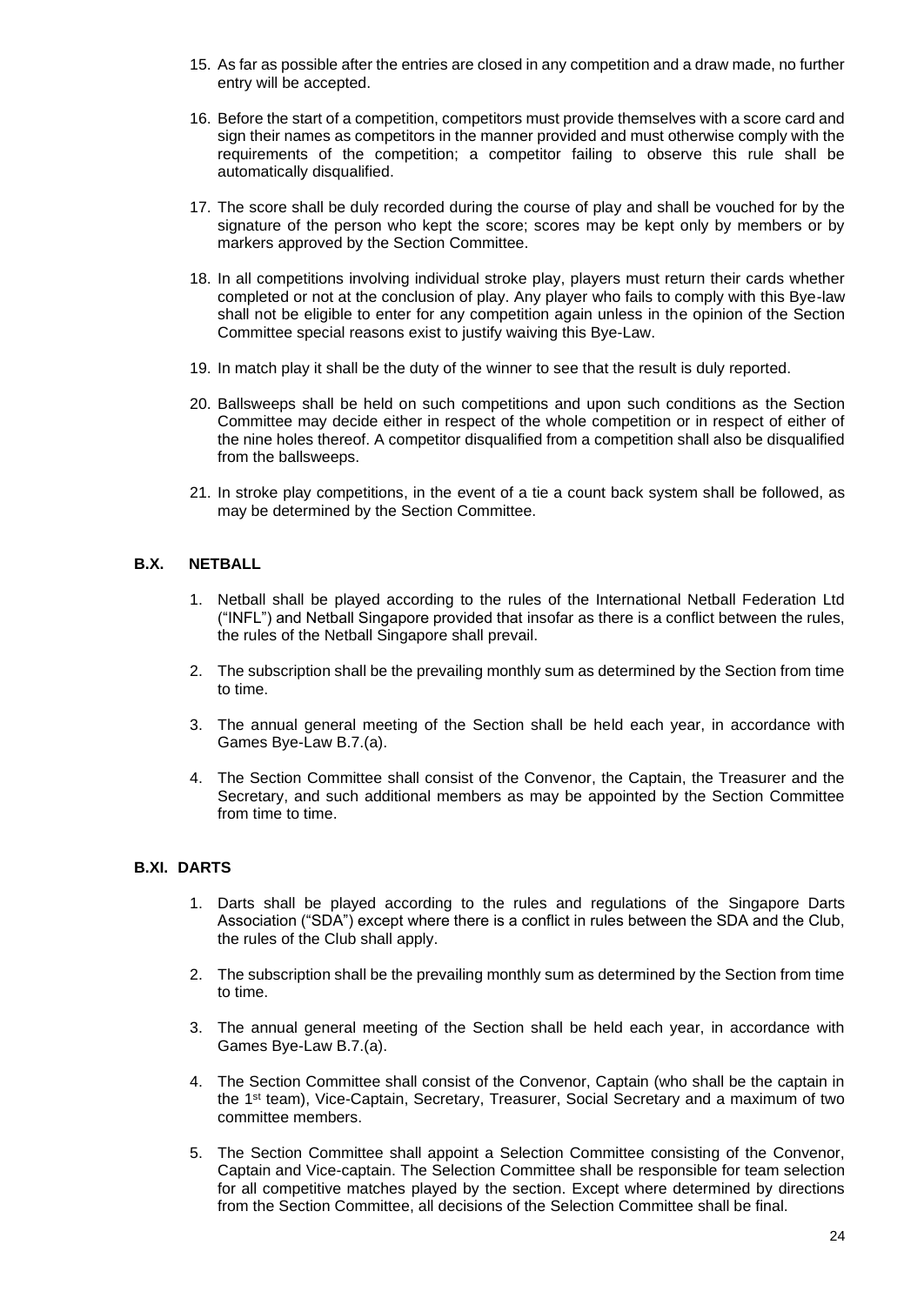6. The Selection Committee shall be responsible for team selection and subject only to the general policy of the Club and any directions of the Committee their decision shall be final.

# **B.XII. BALUT**

- 1. Balut shall be played according to the rules laid down by the Singapore Town Club which are adopted by most clubs in the Republic of Singapore and Southeast Asia.
- 2. The subscription shall be the prevailing monthly sum as determined by the Section from time to time.
- 3. The annual general meeting of the Section shall be held each year, in accordance with Games Bye-Law B.7.(a).
- 4. The Section Committee shall consist of the Convenor, the Captain, the Secretary, the Treasurer and up to three members.
- 5. The Section Committee shall arrange and control all the competitions and games and functions of the Section in accordance with the Games Bye-Laws.

# **B.XIII. BRIDGE**

**w.e.f 02 Jun 2017**

- 1. Bridge shall be played according to the rules and regulations of the World Bridge Federation (WBF) and the Singapore Contract Bridge Association ("SCBA") provided that insofar as there is a conflict in rules between the WBF and the SCBA, the rules of the WBF shall apply. Special arrangements where necessary because of local conditions shall be within the limitations of the laws relating to domestic and national competitions.
- 2. The subscription shall be the prevailing monthly sum as determined by the Section from time to time.
- 3. The annual general meeting of the Section shall be held each year, in accordance with Games Bye-Law B.7.(a).
- 4. The Section Committee shall consist of the Convenor, Captain, Secretary, Treasurer, and a maximum of two committee members.
- 5. The Section Committee shall appoint a Selection Committee consisting of the Convenor and Captain. The Selection Committee shall be responsible for team selection for all competitive matches played by the section. Except where determined by directions from the Section Committee, all decisions of the Selection Committee shall be final.
- 6. The Selection Committee shall be responsible for team selection and subject only to the general policy of the Club and any directions of the Committee their decision shall be final.

# **C. NON GAMES SECTIONS GENERAL**

1. Application

The Bye-Laws in this Part only apply to Non Games Sections ("**NGS**"), namely those sections which are not related to sports/games such as Cricket, Rugby, Football, Hockey, Squash, Billiards and Snooker, Bowls, Tennis, Netball, Golf, Darts, Balut, Bridge and such other sports/games as the Committee may from time to time approve.

- 2. NGSs shall be administered by the Member Engagement Sub-Committee.
- 3. There shall be a NGS for each of the following:-

Wine Circle or such other activity as the Committee may from time to time approve

**w.e.f 03 Jan 2022**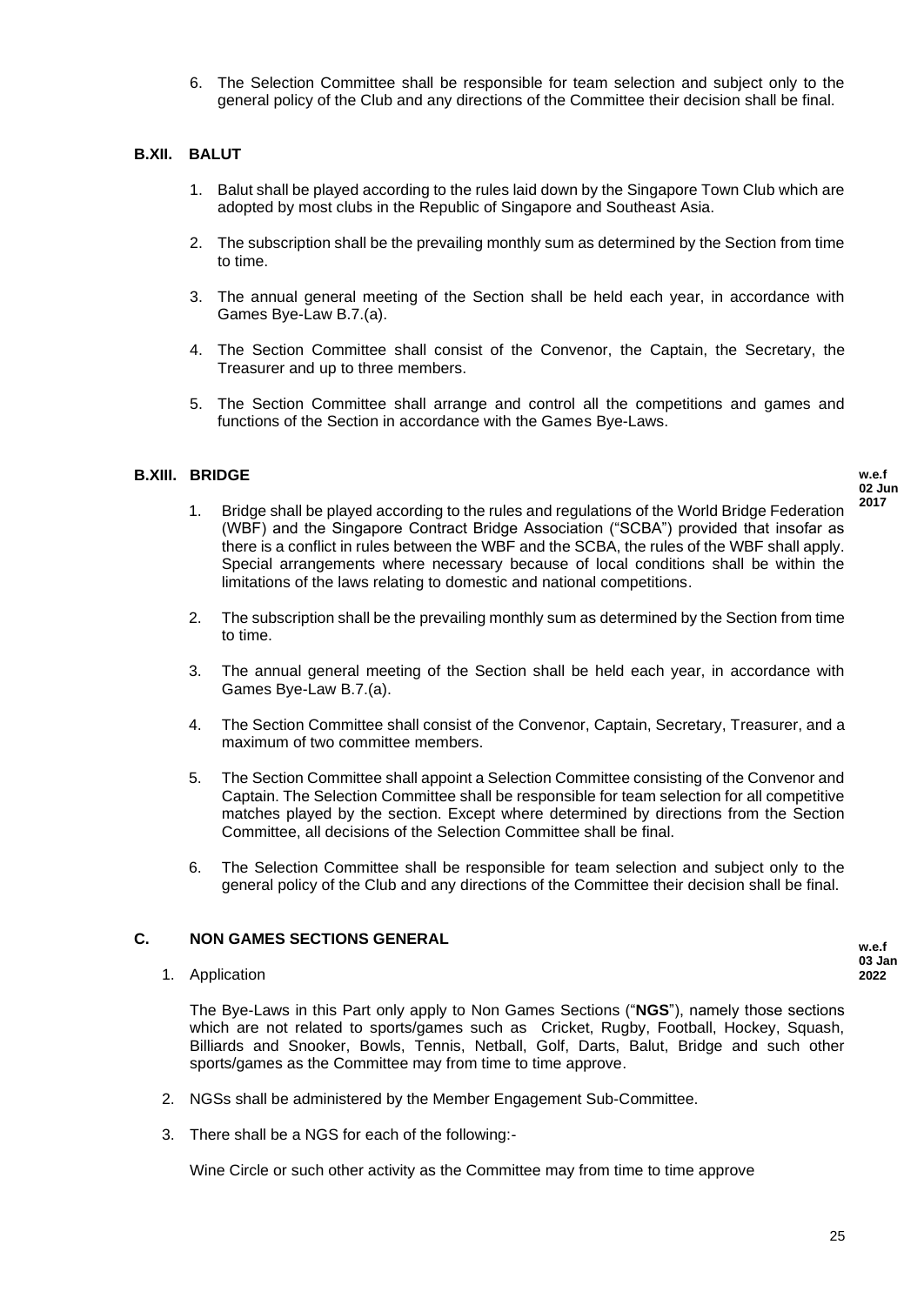4. The Bye-Law's under sections B.4, B.6, B.7, B.8, B.9, B.10, B.11, B.12, B.16 shall apply with equal effect to NGS save that where there is a reference to "Chariman, Games Control Board" or "Games Control Board" in the aforementioned bye-laws, this is to be replaced with the Member Engagement Sub-Committee.

# **C.I. WINE CIRCLE**

**w.e.f 03 Jan 2022**

- 1. The Section's aim is to cater to Members who are wine appreciation enthusiasts for the purpose of engaging in winery tours, wine tasting and other such wine related activities as the Section may see fit to organise.
- 2. The subscription shall be the prevaling the prevailing monthly sum as determined by the Section.
- 3. The Section Committee shall consist of the Convenor, the Treasurer, the Secretary, the Events Co-ordinator, and a maximum of two committee members, who shall be elected at the Section Annual General Meeting after which they shall assume office subject to subsequent ratification by the Committee. A Convenor may serve a term of up to 3 years consecutively as the Section Convenor.
- 4. All Section functions shall be held in the Club unless prior approval by the Committee to hold them elsewhere has been obtained.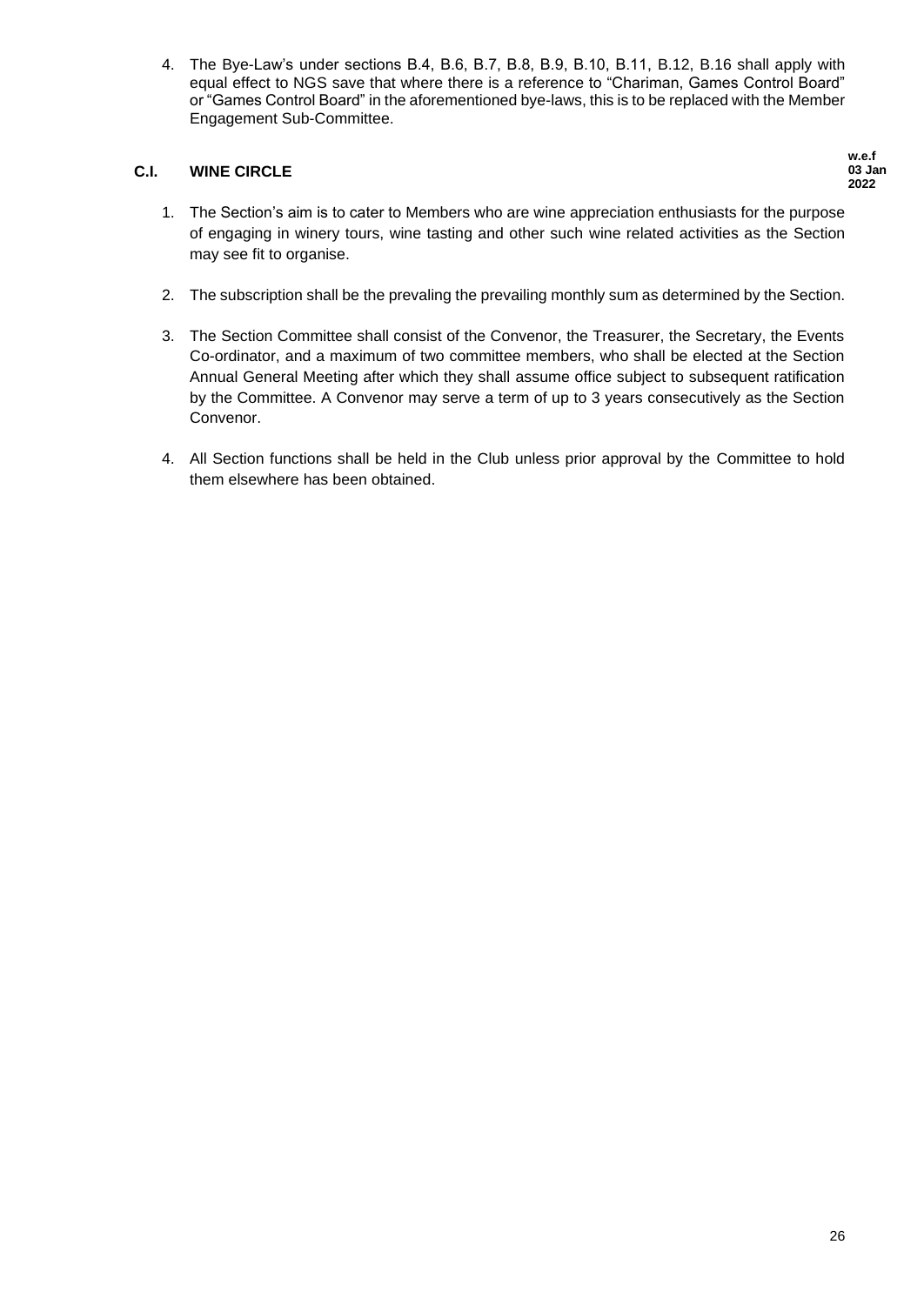# **Singapore Cricket Club (SCC) Communications Policy – Approved by GC on 31 August 2021**

This Communications Policy sets forth the policies of the Singapore Cricket Club (the "Club") regarding how the Club and its representatives may communicate with third parties.

This Policy applies to all Club members, employees, General Committee members, Subcommittee members, Section convenors and committees, and Tournament / Event committee members.

# **External Communications**

As used in this Policy, an "Authorised Spokesperson" means the President, or any other Club employee or member who has been authorised by the President in writing to speak with a Third Party on behalf of the Club with respect to a particular topic or on a particular occasion.

Only an Authorised Spokesperson may speak on behalf of the Club with Third Parties, including but not limited to the media. No other individual is Authorised to speak on behalf of the Club. Any other person who is contacted by a Third Party for official comment from the Club or to represent the Club in a public forum must refer the Third Party to an Authorised Spokesperson.

To avoid providing inaccurate, incomplete or material information to outside sources, all outside inquiries regarding the Club or its employees, officers or operations must be referred to an Authorised Spokesperson. Only an Authorised Spokesperson is authorised to make or approve public statements pertaining to the Club or its employees, or officers or operations.

The Club will issue press releases from time to time to disclose information that is important or of use to the public. Press releases will be prepared and reviewed in accordance with the Club's established practices, including review by its auditors and counsel, if appropriate. Press releases will be approved by and issued under the supervision of an Authorised Spokesperson.

# **Exceptions**

The above restrictions on external communications shall not apply in the following scenarios:

- Where a member of a sports or social section communicates with respect to that section's activities with the authorisation of that section's convenor or committee (such authorisation may be given retrospectively);
- Where a member of an recognised Club events organising committee (such as the Rugby Sevens, Hockey Sixes etc.) communicates with respect to that event with the authorisation of that event's chairperson or committee (such authorisation may be given retrospectively);
- Where a person represents the Club in an official capacity on any third party committee or in any third party forum, where such communication relates to the remit of that committee or forum.

# **Club Communication Channels**

The Club's communication channels - including but are not limited to its official website, electronic mailers, and print publications – shall reflect a consistent corporate image that preserves and builds the value of the Club brand in accordance with its brand guidelines, ensuring always that the Club is presented as follows:

- Associated with sophistication and quality in line with its reputation as Asia's premier sports club.
- Having rich and proud history, culture and heritage since our establishment in 1852.
- Demonstrating a progressive attitude relevant to modern Singapore.